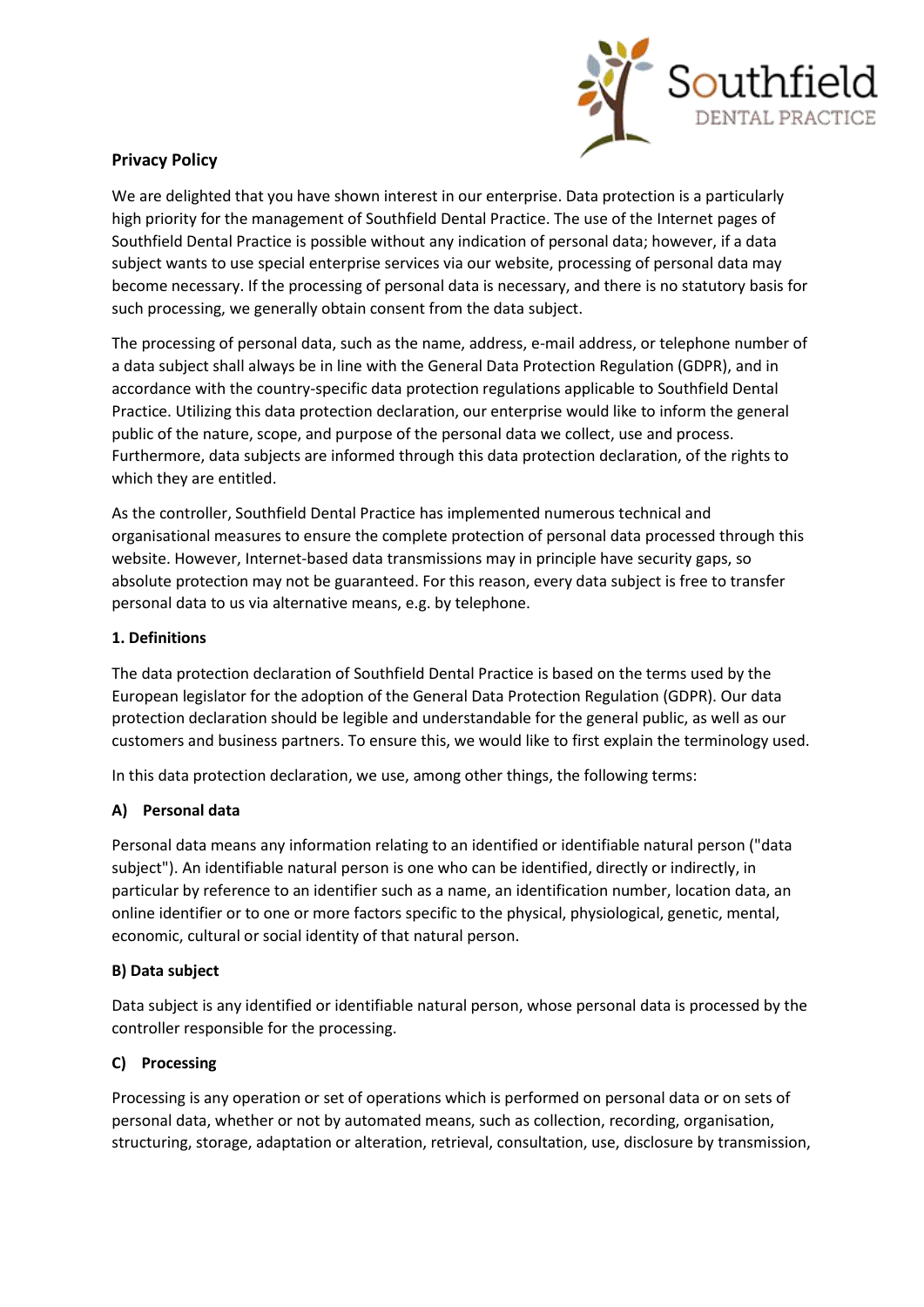dissemination or otherwise making available, alignment or combination, restriction, erasure or destruction.

# **D) Restriction of processing**

Restriction of processing is the marking of stored personal data with the aim of limiting their processing in the future.

# **E) Profiling**

Profiling means any form of automated processing of personal data consisting of the use of personal data to evaluate certain personal aspects relating to a natural person, in particular to analyse or predict aspects concerning that natural person's performance at work, economic situation, health, personal preferences, interests, reliability, behaviour, location or movements.

# **F) Pseudonymisation**

Pseudonymisation is the processing of personal data in such a manner that the personal data can no longer be attributed to a specific data subject without the use of additional information, provided that such additional information is kept separately and is subject to technical and organisational measures to ensure that the personal data are not attributed to an identified or identifiable natural person.

# **G) Controller or controller responsible for the processing**

Controller or controller responsible for the processing is the natural or legal person, public authority, agency or other body which, alone or jointly with others, determines the purposes and means of the processing of personal data; where the purposes and means of such processing are determined by Union or Member State law, the controller or the specific criteria for its nomination may be provided for by Union or Member State law.

# **H) Processor**

Processor is a natural or legal person, public authority, agency or other body which processes personal data on behalf of the controller.

# **I) Recipient**

Recipient is a natural or legal person, public authority, agency or another body, to which the personal data are disclosed, whether a third party or not. However, public authorities which may receive personal data in the framework of a particular inquiry in accordance with Union or Member State law shall not be regarded as recipients; the processing of those data by those public authorities shall be in compliance with the applicable data protection rules according to the purposes of the processing.

# **J) Third party**

Third party is a natural or legal person, public authority, agency or body other than the data subject, controller, processor and persons who, under the direct authority of the controller or processor, are authorised to process personal data.

# **K) Consent**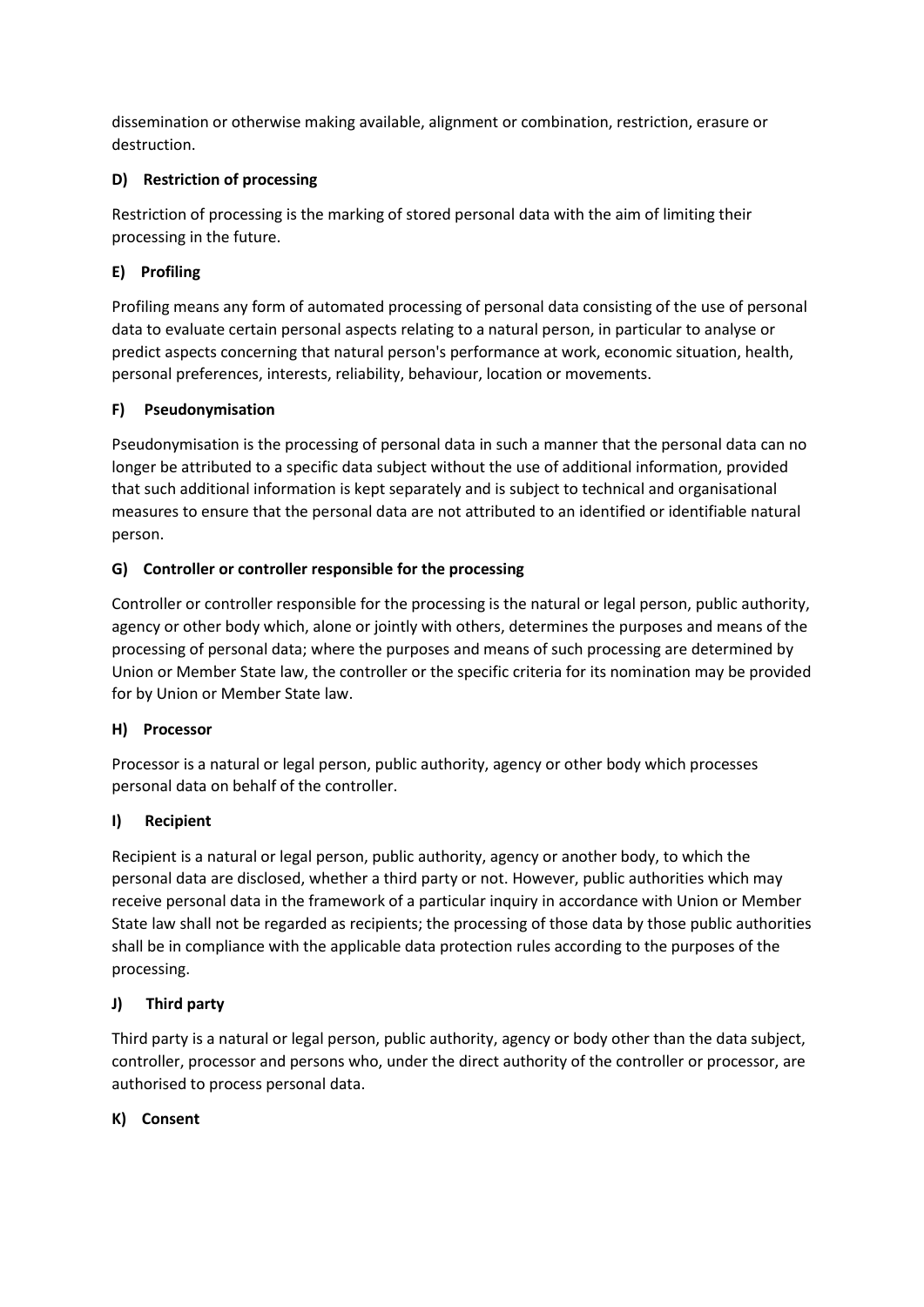Consent of the data subject is any freely given, specific, informed and unambiguous indication of the data subject's wishes by which he or she, by a statement or by a clear affirmative action, signifies agreement to the processing of personal data relating to him or her.

#### **2. Name and Address of the controller**

Controller for the General Data Protection Regulation (GDPR), other data protection laws applicable in Member states of the European Union and other provisions related to data protection is:

Southfield Dental Practice

115 Christchurch Road

Ringwood

Hampshire

BH24 3AQ

Phone: 01425 489283

Email: [enquiries@southfield-dental.co.uk](mailto:enquiries@southfield-dental.co.uk)

Website: http://southfield-dental.co.uk

### **3. Name and Address of the Data Protection Officer**

The Data Protection Officer of the controller is:

Mr Christian Gollings

Southfield Dental Practice

115 Christchurch Road

Ringwood

Hampshire

BH24 3AQ

Phone: 01425 489283

Email: [enquiries@southfield-dental.co.uk](mailto:enquiries@southfield-dental.co.uk)

Website: http://southfield-dental.co.uk

Any data subject may, at any time, contact our Data Protection Officer directly with all questions and suggestions concerning data protection.

#### **4. Cookies**

The Internet pages of Southfield Dental Practice use cookies. Cookies are text files that are stored in a computer system via an Internet browser.

Many Internet sites and servers use cookies. Many cookies contain a so-called cookie ID. A cookie ID is a unique identifier of the cookie. It consists of a character string through which Internet pages and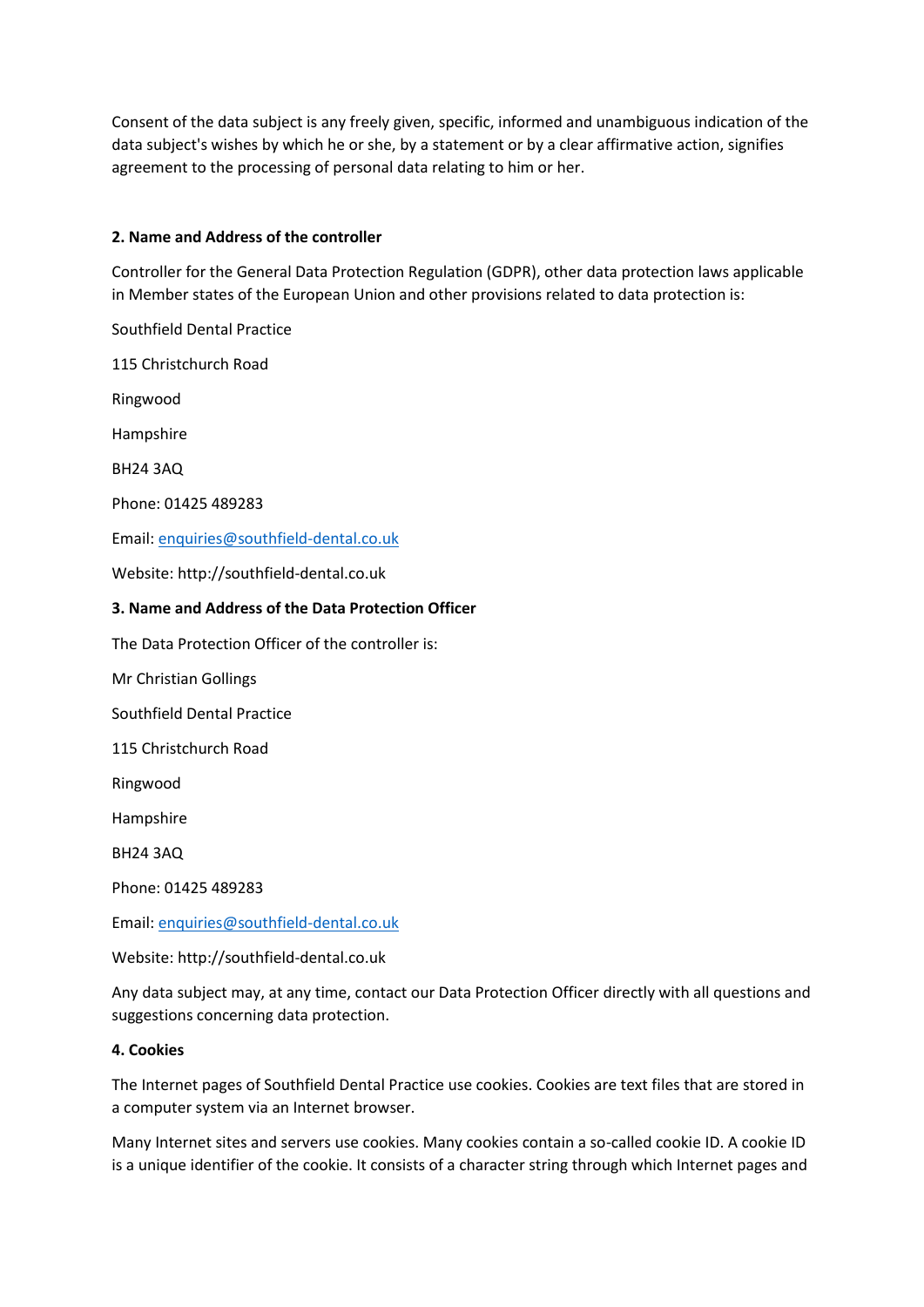servers can be assigned to the specific Internet browser in which the cookie was stored. This allows visited Internet sites and servers to differentiate the individual browser of the data subject from other Internet browsers that contain other cookies. A specific Internet browser can be recognised and identified using the unique cookie ID.

Through the use of cookies, Southfield Dental Practice can provide the users of this website with more user-friendly services that would not be possible without the cookie setting.

By means of a cookie, the information and offers on our website can be optimised with the user in mind. Cookies allow us, as previously mentioned, to recognise our website users. The purpose of this recognition is to make it easier for users to utilise our website. The website user that uses cookies, e.g. does not have to enter access data each time the website is accessed, because this is taken over by the website, and the cookie is thus stored on the user's computer system. Another example is the cookie of a shopping cart in an online shop. The online store remembers the articles that a customer has placed in the virtual shopping cart via a cookie.

The data subject may, at any time, prevent the setting of cookies through our website employing a corresponding setting of the Internet browser used, and may thus permanently deny the setting of cookies. Furthermore, already set cookies may be deleted at any time via an Internet browser or other software programs. This is possible in all popular Internet browsers. If the data subject deactivates the setting of cookies in the Internet browser used, not all functions of our website may be entirely usable.

### **5. Collection of general data and information**

The website of Southfield Dental Practice collects a series of general data and information when a data subject or automated system calls up the website. This general data and information are stored in the server log files. Collected may be (1) the browser types and versions used, (2) the operating system used by the accessing system, (3) the website from which an accessing system reaches our website (so-called referrers), (4) the sub-websites, (5) the date and time of access to the Internet site, (6) an Internet protocol address (IP address), (7) the Internet service provider of the accessing system, and (8) any other similar data and information that may be used in the event of attacks on our information technology systems.

When using these general data and information, Southfield Dental Practice does not draw any conclusions about the data subject. Rather, this information is needed to (1) deliver the content of our website correctly, (2) optimize the content of our website as well as its advertisement, (3) ensure the long-term viability of our information technology systems and website technology, and (4) provide law enforcement authorities with the information necessary for criminal prosecution in case of a cyber-attack. Therefore, Southfield Dental Practice analyses anonymously collected data and information statistically, with the aim of increasing the data protection and data security of our enterprise, and to achieve an optimal level of protection for the personal data we process. The anonymous data of the server log files are stored separately from all personal data provided by a data subject.

#### **6. Registration on our website**

The data subject has the ability to register on the website of the controller with the indication of personal data. Which personal data are transmitted to the controller is determined by the respective input mask used for the registration. The personal data entered by the data subject are collected and stored exclusively for internal use by the controller, and for his own purposes. The controller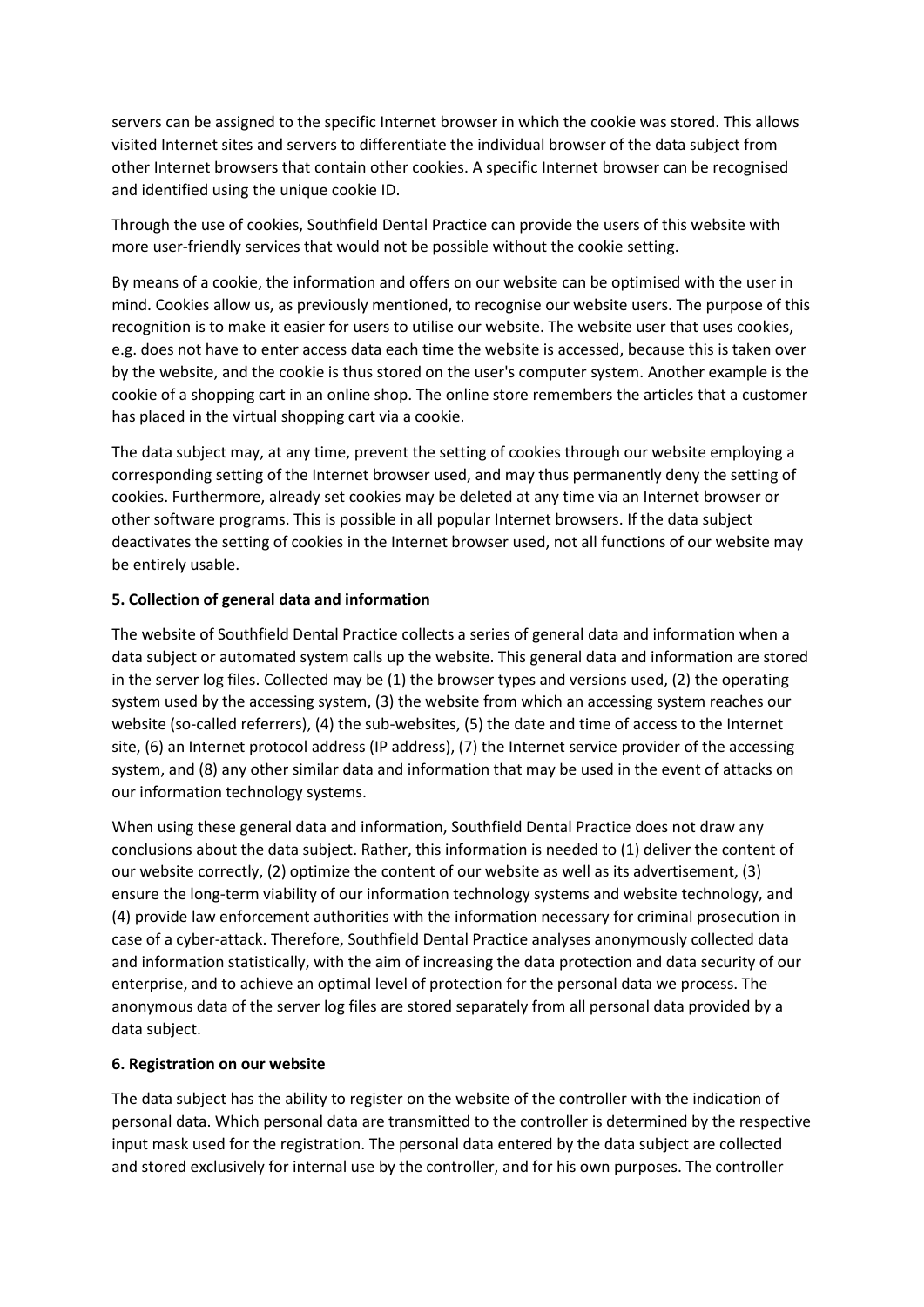may request transfer to one or more processors (e.g. a parcel service) that also uses personal data for an internal purpose, which is attributable to the controller.

By registering on the website of the controller, the IP address—assigned by the Internet service provider (ISP) and used by the data subject—date and time of the registration are also stored. The storage of this data takes place against the background that this is the only way to prevent the misuse of our services, and, if necessary, to make it possible to investigate committed offences. Insofar, the storage of this data is necessary to secure the controller. This data is not passed on to third parties unless there is a statutory obligation to pass on the data, or if the transfer serves the aim of criminal prosecution.

The registration of the data subject, with the voluntary indication of personal data, is intended to enable the controller to offer the data subject contents or services that may only be offered to registered users due to the nature of the matter in question. Registered persons are free to change the personal data specified during the registration at any time, or to have them completely deleted from the data stock of the controller.

The data controller shall, at any time, provide information upon request to each data subject as to what personal data are stored about the data subject. In addition, the data controller shall correct or erase personal data at the request or indication of the data subject, insofar as there are no statutory storage obligations. A Data Protection Officer particularly designated in this data protection declaration, as well as the entirety of the controller's employees, are available to the data subject in this respect as contact persons.

### **7. Subscription to our newsletters**

On the website of Southfield Dental Practice, users are given the opportunity to subscribe to our enterprise's newsletter. The input mask used for this purpose determines what personal data are transmitted, as well as when the newsletter is ordered from the controller.

Southfield Dental Practice informs its customers and business partners regularly through a newsletter about enterprise offers. The enterprise's newsletter may only be received by the data subject if (1) the data subject has a valid e-mail address and (2) the data subject registers for the newsletter shipping. A confirmation e-mail will be sent to the e-mail address registered by a data subject for the first time for newsletter shipping, for legal reasons, in the double opt-in procedure. This confirmation e-mail is used to prove whether the owner of the e-mail address as the data subject is authorised to receive the newsletter.

During the registration for the newsletter, we also store the IP address of the computer system assigned by the Internet service provider (ISP) and used by the data subject at the time of the registration, as well as the date and time of the registration. The collection of this data is necessary in order to understand the (possible) misuse of the e-mail address of a data subject at a later date, and it, therefore, serves the aim of the legal protection of the controller.

The personal data collected as part of registration for the newsletter will only be used to send our newsletter. In addition, subscribers to the newsletter may be informed by e-mail, as long as this is necessary for the operation of the newsletter service or registration in question, as this could be the case in the event of modifications to the newsletter offer, or in the event of a change in technical circumstances. There will be no transfer of personal data collected by the newsletter service to third parties. The subscription to our newsletter may be terminated by the data subject at any time. The consent to the storage of personal data, which the data subject has given for shipping the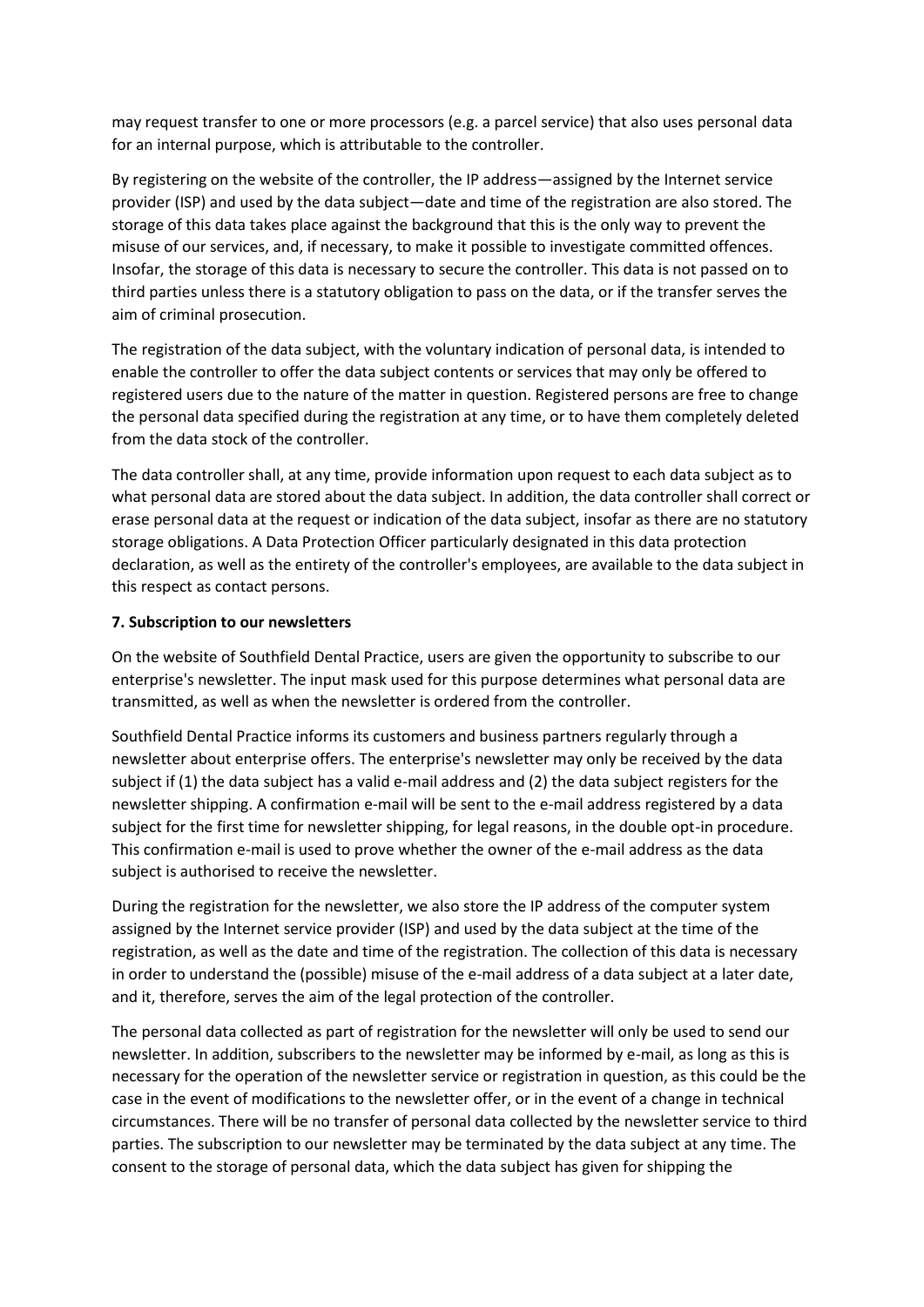newsletter, may be revoked at any time. For the purpose of revocation of consent, a corresponding link is found in each newsletter. It is also possible to unsubscribe from the newsletter at any time directly on the website of the controller or to communicate this to the controller in a different way.

# **8. Newsletter-Tracking**

The newsletter of Southfield Dental Practice contains so-called tracking pixels. A tracking pixel is a miniature graphic embedded in such e-mails, which are sent in HTML format to enable log file recording and analysis. This allows a statistical analysis of the success or failure of online marketing campaigns. Based on the embedded tracking pixel, Southfield Dental Practice may see if and when an e-mail was opened by a data subject, and which links in the e-mail were called up by data subjects.

Such personal data collected in the tracking pixels contained in the newsletters are stored and analysed by the controller in order to optimise the shipping of the newsletter, as well as to adapt the content of future newsletters even better to the interests of the data subject. These personal data will not be passed on to third parties. Data subjects are at any time entitled to revoke the respective separate declaration of consent issued by means of the double-opt-in procedure. After a revocation, these personal data will be deleted by the controller. Southfield Dental Practice automatically regards a withdrawal from the receipt of the newsletter as a revocation.

# **9. Contact possibility via the website**

The website of Southfield Dental Practice contains information that enables a quick electronic contact to our enterprise, as well as direct communication with us, which also includes a general address of the so-called electronic mail (e-mail address). If a data subject contacts the controller by e-mail or via a contact form, the personal data transmitted by the data subject are automatically stored. Such personal data transmitted on a voluntary basis by a data subject to the data controller are stored for the purpose of processing or contacting the data subject. There is no transfer of this personal data to third parties.

# **10. Subscription to comments in the blog on the website**

The comments made in the blog of Southfield Dental Practice may be subscribed to by third parties. In particular, there is the possibility that a commenter subscribes to the comments following his comments on a particular blog post.

If a data subject decides to subscribe to the option, the controller will send an automatic confirmation e-mail to check the double opt-in procedure as to whether the owner of the specified e-mail address decided in favour of this option. The option to subscribe to comments may be terminated at any time.

# **11. Routine erasure and blocking of personal data**

The data controller shall process and store the personal data of the data subject only for the period necessary to achieve the purpose of storage, or as far as this is granted by the European legislator or other legislators in laws or regulations to which the controller is subject.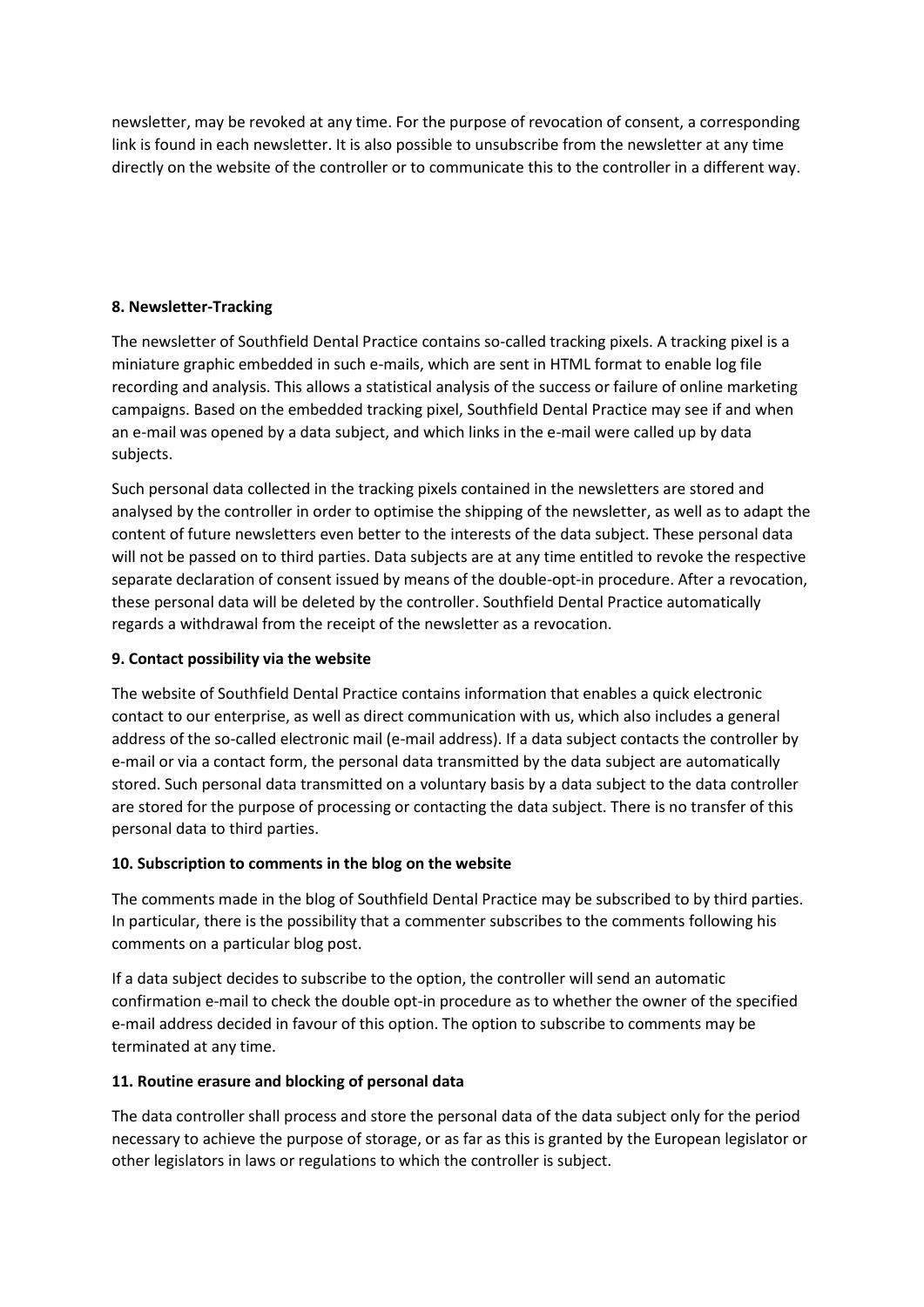If the storage purpose is not applicable, or if a storage period prescribed by the European legislator or another competent legislator expires, the personal data are routinely blocked or erased in accordance with legal requirements.

# **12. Rights of the data subject**

# **A) Right of confirmation**

Each data subject shall have the right granted by the European legislator to obtain from the controller the confirmation as to whether or not personal data concerning him or her are being processed. If a data subject wishes to avail himself of this right of confirmation, he or she may, at any time, contact our Data Protection Officer or another employee of the controller.

# **B) Right of access**

Each data subject shall have the right granted by the European legislator to obtain from the controller free information about his or her personal data stored at any time and a copy of this information. Furthermore, the European directives and regulations grant the data subject access to the following information: the purposes of the processing; the categories of personal data concerned; the recipients or categories of recipients to whom the personal data have been or will be disclosed, in particular recipients in third countries or international organisations; where possible, the envisaged period for which the personal data will be stored, or, if not possible, the criteria used to determine that period; the existence of the right to request from the controller rectification or erasure of personal data, or restriction of processing of personal data concerning the data subject, or to object to such processing; the existence of the right to file a complaint with a supervisory authority; where the personal data are not collected from the data subject, any available information as to their source; the existence of automated decision-making, including profiling, referred to in Article 22(1) and (4) of the GDPR and, at least in those cases, meaningful information about the logic involved, as well as the significance and envisaged consequences of such processing for the data subject.

Furthermore, the data subject shall have a right to obtain information as to whether personal data are transferred to a third country or an international organisation. Where this is the case, the data subject shall have the right to be informed of the appropriate safeguards relating to the transfer.

If a data subject wishes to avail himself of this right of access, he or she may at any time contact our Data Protection Officer or another employee of the controller.

# **C) Right to rectification**

Each data subject shall have the right granted by the European legislator to obtain from the controller without undue delay the rectification of inaccurate personal data concerning him or her. Taking into account the purposes of the processing, the data subject shall have the right to have incomplete personal data completed, including by means of providing a supplementary statement.

If a data subject wishes to exercise this right to rectification, he or she may, at any time, contact our Data Protection Officer or another employee of the controller.

# **D) Right to erasure (Right to be forgotten)**

Each data subject shall have the right granted by the European legislator to obtain from the controller the erasure of personal data concerning him or her without undue delay, and the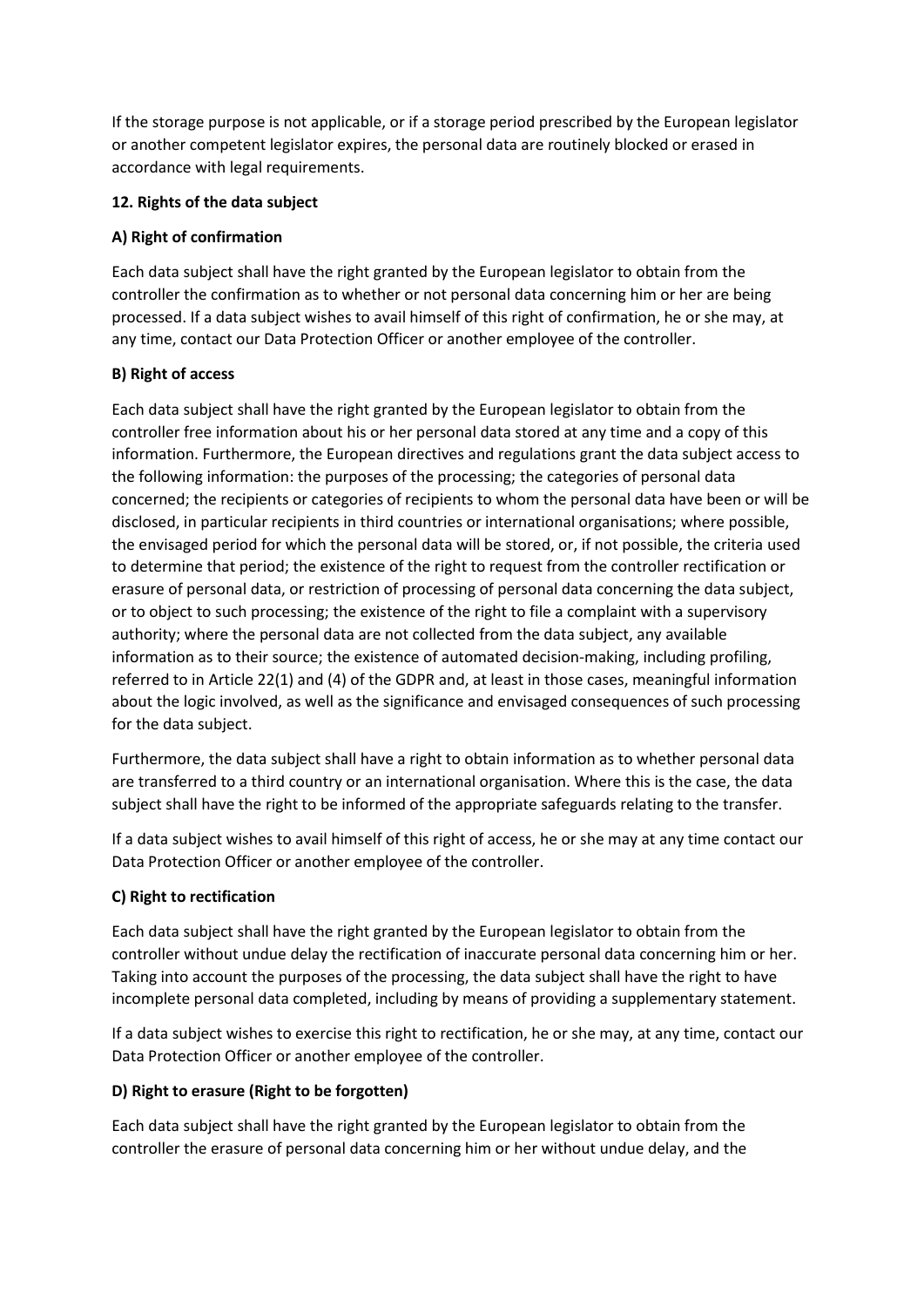controller shall have the obligation to erase personal data without undue delay where one of the following grounds applies, as long as the processing is not necessary:

The personal data is no longer necessary in relation to the purposes for which they were collected or otherwise processed.

The data subject withdraws consent to which the processing is based according to point (a) of Article 6(1) of the GDPR, or point (a) of Article 9(2) of the GDPR, and where there is no other legal ground for the processing.

The data subject objects to the processing in accordance with Article 21(1) of the GDPR, and there are no overriding legitimate grounds for the processing, or the data subject objects to the processing pursuant to Article 21(2) of the GDPR.

The personal data have been unlawfully processed.

The personal data must be erased for compliance with a legal obligation in Union or Member State law to which the controller is subject.

The personal data have been collected in relation to the offer of information society services referred to in Article 8(1) of the GDPR.

If one of the aforementioned reasons applies, and a data subject wishes to request the erasure of personal data stored by Southfield Dental Practice, he or she may at any time contact our Data Protection Officer or another employee of the controller. The Data Protection Officer of Southfield Dental Practice or another employee shall promptly ensure that the erasure request is complied with immediately.

Where the controller has made personal data public and is obliged pursuant to Article 17(1) to erase the personal data, the controller, taking account of available technology and the cost of implementation, shall take reasonable steps, including technical measures, to inform other controllers processing the personal data that the data subject has requested erasure by such controllers of any links to, or copy or replication of, those personal data, as far as processing is not required. The Data Protection Officer of Southfield Dental Practice or another employee will arrange the necessary measures in individual cases.

#### **E) Right of restriction of processing**

Each data subject shall have the right granted by the European legislator to obtain from the controller restriction of processing where one of the following applies:

The accuracy of the personal data is contested by the data subject, for a period enabling the controller to verify the accuracy of the personal data.

The processing is unlawful, and the data subject opposes the erasure of the personal data and requests the restriction of their use instead.

The controller no longer needs the personal data for the processing, but they are required by the data subject for the establishment, exercise or defence of legal claims.

The data subject has objected to processing pursuant to Article 21(1) of the GDPR pending the verification whether the legitimate grounds of the controller override those of the data subject.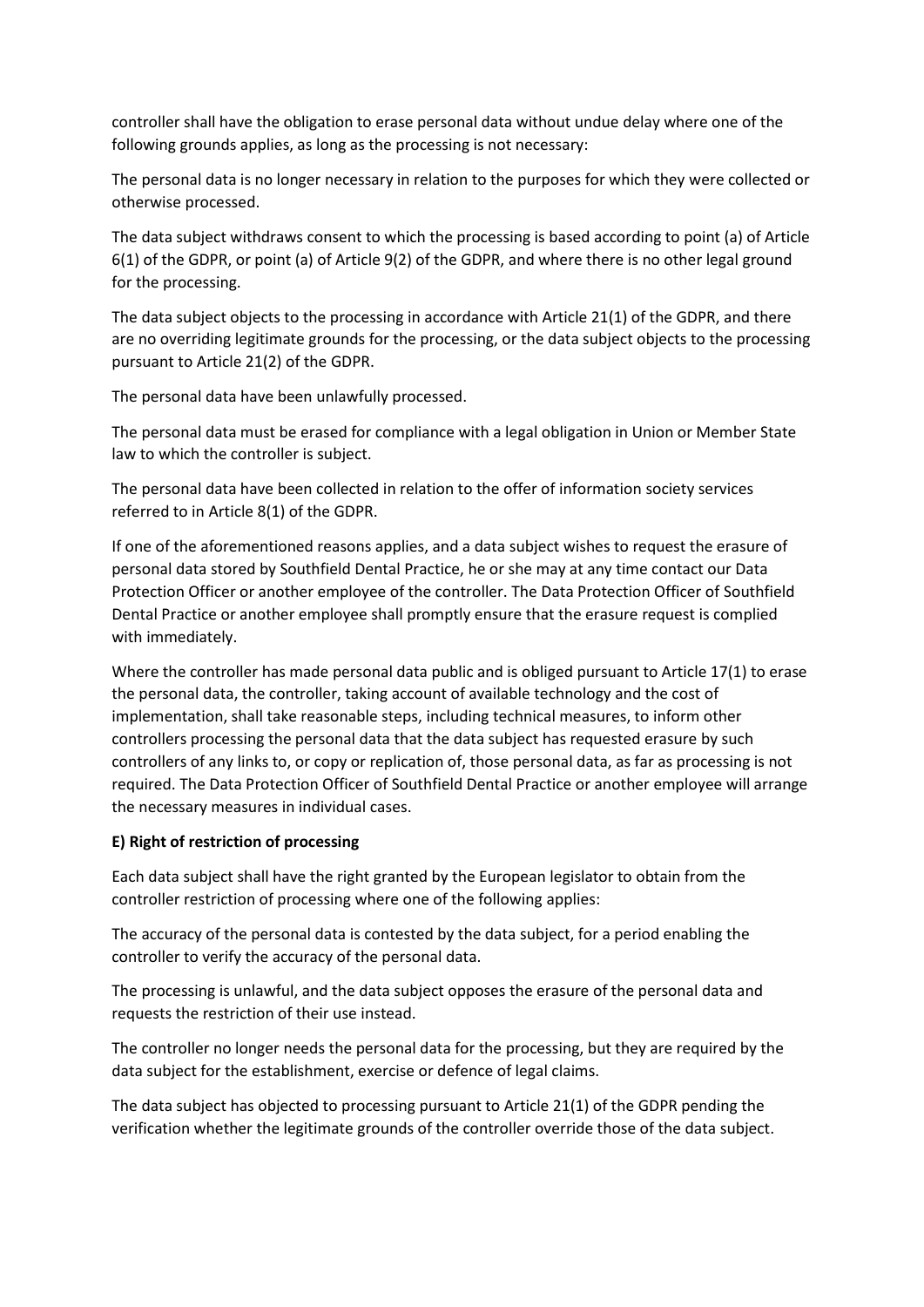If one of the conditions as mentioned above is met, and a data subject wishes to request the restriction of the processing of personal data stored by Southfield Dental Practice, he or she may at any time contact our Data Protection Officer or another employee of the controller. The Data Protection Officer of Southfield Dental Practice or another employee will arrange the restriction of the processing.

# **F) Right to data portability**

Each data subject shall have the right granted by the European legislator, to receive the personal data concerning him or her, which was provided to a controller, in a structured, commonly used and machine-readable format. He or she shall have the right to transmit those data to another controller without hindrance from the controller to which the personal data have been provided. As long as the processing is based on consent pursuant to point (a) of Article 6(1) of the GDPR or point (a) of Article 9(2) of the GDPR, or on a contract pursuant to point (b) of Article 6(1) of the GDPR, and the processing is carried out by automated means, as long as the processing is not necessary for the performance of a task carried out in the public interest or in the exercise of official authority vested in the controller.

Furthermore, in exercising his or her right to data portability pursuant to Article 20(1) of the GDPR, the data subject shall have the right to have personal data transmitted directly from one controller to another, where technically feasible and when doing so does not adversely affect the rights and freedoms of others.

In order to assert the right to data portability, the data subject may at any time contact the Data Protection Officer designated by Southfield Dental Practice or another employee.

# **G) Right to object**

Each data subject shall have the right granted by the European legislator to object, on grounds relating to his or her particular situation, at any time, to processing of personal data concerning him or her, which is based on point (e) or (f) of Article 6(1) of the GDPR. This also applies to profiling based on these provisions.

Southfield Dental Practice shall no longer process the personal data in the event of the objection, unless we can demonstrate compelling legitimate grounds for the processing which override the interests, rights and freedoms of the data subject, or for the establishment, exercise or defence of legal claims.

If Southfield Dental Practice processes personal data for direct marketing purposes, the data subject shall have the right to object at any time to the processing of personal data concerning him or her for such marketing. This applies to profiling to the extent that it is related to such direct marketing. If the data subject objects to Southfield Dental Practice to the processing for direct marketing purposes, Southfield Dental Practice will no longer process the personal data for these purposes.

In addition, the data subject has the right, on grounds relating to his or her particular situation, to object to processing of personal data concerning him or her by Southfield Dental Practice for scientific or historical research purposes, or for statistical purposes pursuant to Article 89(1) of the GDPR, unless the processing is necessary for the performance of a task carried out for reasons of public interest.

In order to exercise the right to object, the data subject may directly contact the Data Protection Officer of Southfield Dental Practice or another employee. In addition, the data subject is free in the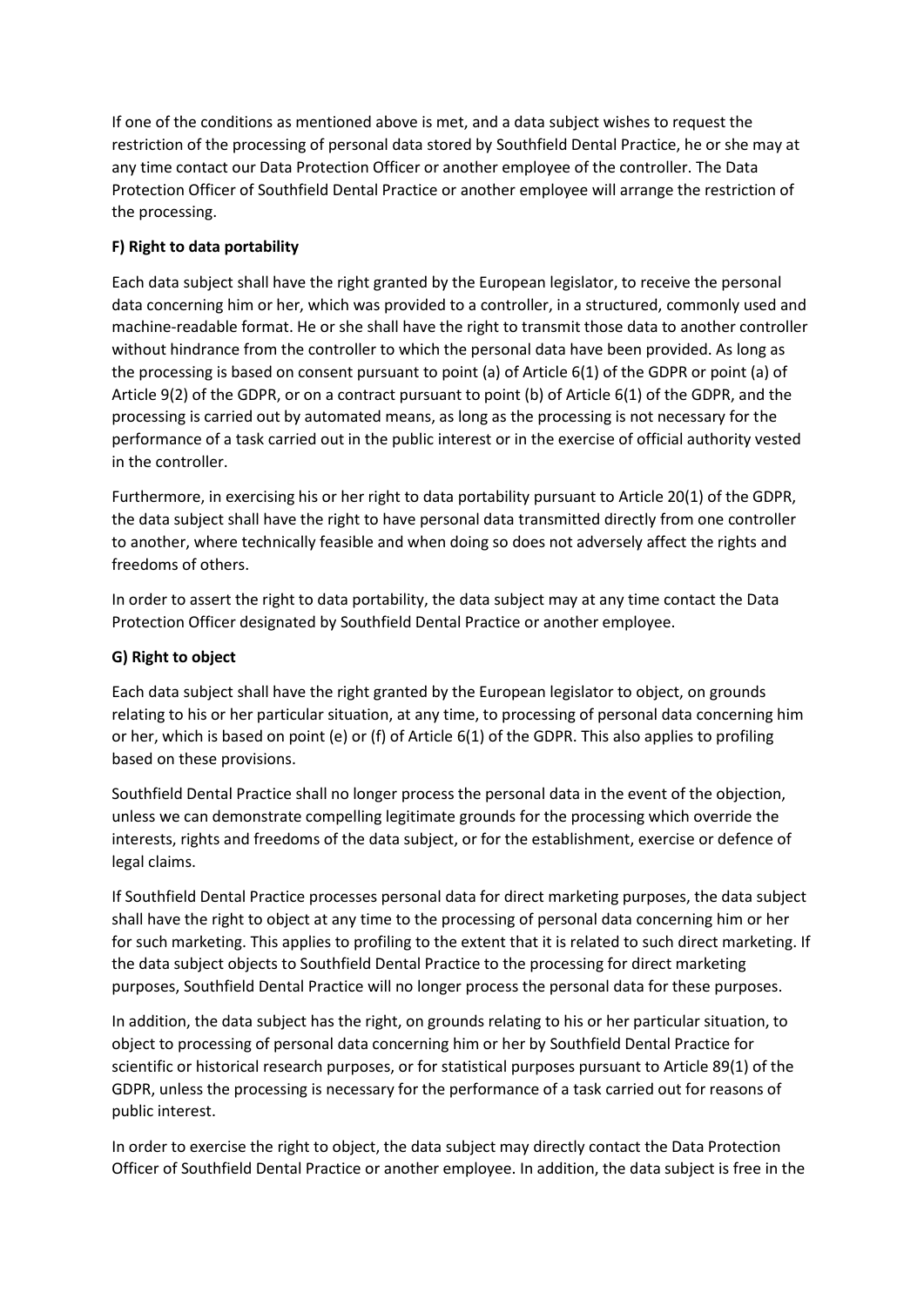context of the use of information society services, and notwithstanding Directive 2002/58/EC, to use his or her right to object by automated means using technical specifications.

# **H) Automated individual decision-making, including profiling**

Each data subject shall have the right granted by the European legislator not to be subject to a decision based solely on automated processing, including profiling, which produces legal effects concerning him or her, or similarly significantly affects him or her, as long as the decision (1) is not is necessary for entering into, or the performance of, a contract between the data subject and a data controller, or (2) is not authorised by Union or Member State law to which the controller is subject and which also lays down suitable measures to safeguard the data subject's rights and freedoms and legitimate interests, or (3) is not based on the data subject's explicit consent.

If the decision (1) is necessary for entering into, or the performance of, a contract between the data subject and a data controller, or (2) it is based on the data subject's explicit consent. Southfield Dental Practice shall implement suitable measures to safeguard the data subject's rights and freedoms and legitimate interests, at least the right to obtain human intervention on the part of the controller, to express his or her point of view and contest the decision.

If the data subject wishes to exercise the rights concerning automated individual decision-making, he or she may at any time directly contact our Data Protection Officer of Southfield Dental Practice or another employee of the controller.

# **I) Right to withdraw data protection consent**

Each data subject shall have the right granted by the European legislator to withdraw his or her consent to the processing of his or her personal data at any time.

If the data subject wishes to exercise the right to withdraw the consent, he or she may at any time directly contact our Data Protection Officer of Southfield Dental Practice or another employee of the controller.

# **13. Data protection for applications and the application procedures**

The data controller shall collect and process the personal data of applicants for the purpose of the processing of the application procedure. The processing may also be carried out electronically. This is the case, in particular, if an applicant submits corresponding application documents by e-mail or by means of a web form on the website to the controller. If the data controller concludes an employment contract with an applicant, the submitted data will be stored for the purpose of processing the employment relationship in compliance with legal requirements. If no employment contract is concluded with the applicant by the controller, the application documents shall be automatically erased two months after notification of the refusal decision, provided that no other legitimate interests of the controller are opposed to the erasure. Other legitimate interest in this relation is, for example, a burden of proof in a procedure under the General Equal Treatment Act (AGG).

# **14. Data protection provisions about the application and use of Facebook**

On this website, the controller has integrated components of the enterprise Facebook. Facebook is a social network.

A social network is a place for social meetings on the Internet, an online community, which usually allows users to communicate with each other and interact in a virtual space. A social network may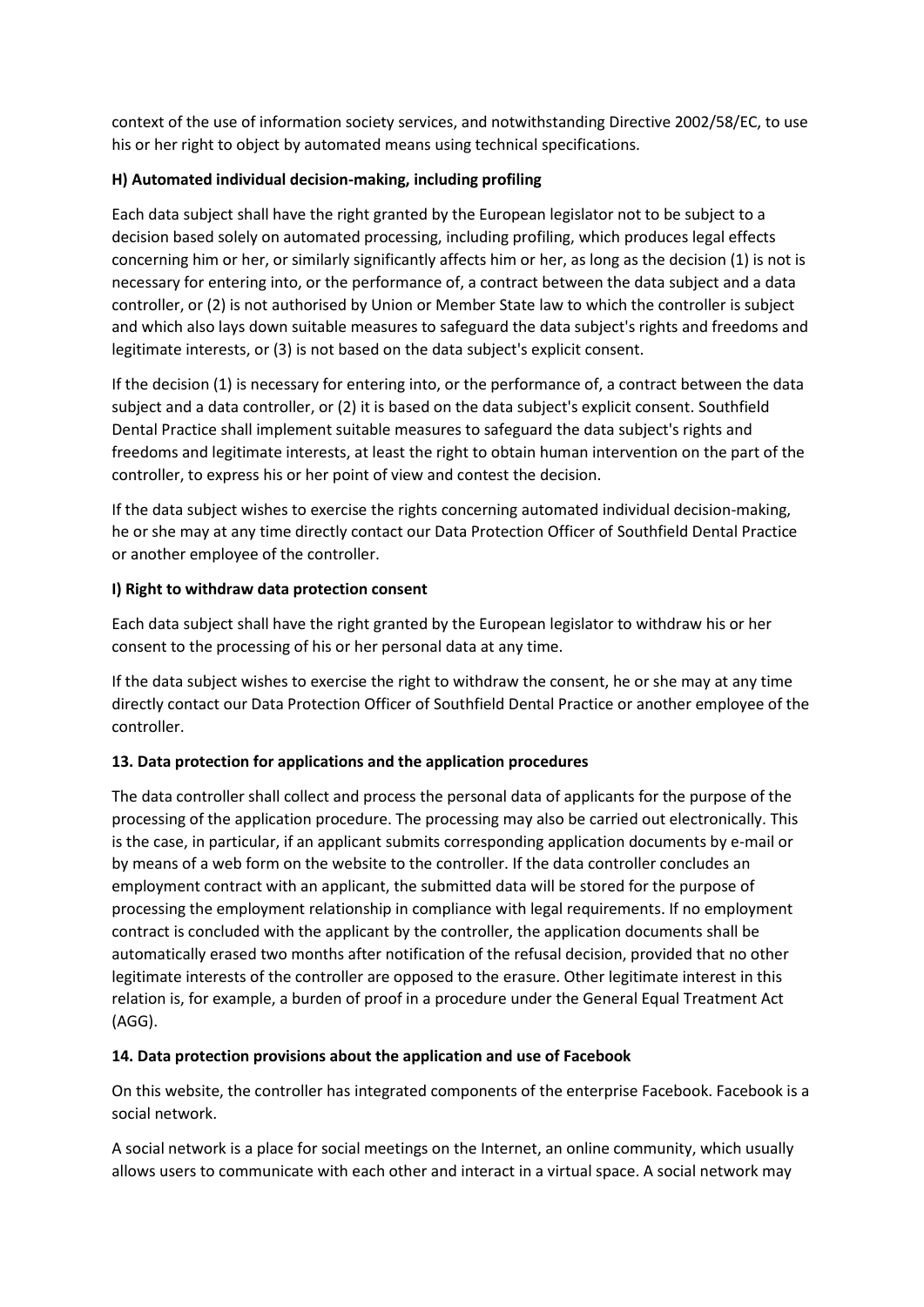serve as a platform for the exchange of opinions and experiences, or enable the Internet community to provide personal or business-related information. Facebook allows social network users to include the creation of private profiles, upload photos, and network through friend requests.

The operating company of Facebook is Facebook, Inc., 1 Hacker Way, Menlo Park, CA 94025, United States. If a person lives outside of the United States or Canada, the controller is the Facebook Ireland Ltd., 4 Grand Canal Square, Grand Canal Harbour, Dublin 2, Ireland.

With each call-up to one of the individual pages of this Internet website, which is operated by the controller and into which a Facebook component (Facebook plug-ins) was integrated, the web browser on the information technology system of the data subject is automatically prompted to download display of the corresponding Facebook component from Facebook through the Facebook component. An overview of all the Facebook Plug-ins may be accessed under https://developers.facebook.com/docs/plugins/. During the course of this technical procedure, Facebook is made aware of what specific sub-site of our website was visited by the data subject.

If the data subject is logged in at the same time on Facebook, Facebook detects with every call-up to our website by the data subject—and for the entire duration of their stay on our Internet site which specific sub-site of our Internet page was visited by the data subject. This information is collected through the Facebook component and associated with the respective Facebook account of the data subject. If the data subject clicks on one of the Facebook buttons integrated into our website, e.g. the "Like" button, or if the data subject submits a comment, then Facebook matches this information with the personal Facebook user account of the data subject and stores the personal data.

Facebook always receives, through the Facebook component, information about a visit to our website by the data subject, whenever the data subject is logged in at the same time on Facebook during the time of the call-up to our website. This occurs regardless of whether the data subject clicks on the Facebook component or not. If such a transmission of information to Facebook is not desirable for the data subject, then he or she may prevent this by logging off from their Facebook account before a call-up to our website is made.

The data protection guideline published by Facebook, which is available at

https://facebook.com/about/privacy/, provides information about the collection, processing and use of personal data by Facebook. In addition, it is explained there what setting options Facebook offers to protect the privacy of the data subject. In addition, different configuration options are made available to allow the elimination of data transmission to Facebook, e.g. the Facebook blocker of the provider Webgraph, which may be obtained under

http://webgraph.com/resources/facebookblocker/. These applications may be used by the data subject to eliminate a data transmission to Facebook.

# **15. Data protection provisions about the application and use of Google AdSense**

On this website, the controller has integrated Google AdSense. Google AdSense is an online service which allows the placement of advertising on third-party sites. Google AdSense is based on an algorithm that selects advertisements displayed on third-party sites to match with the content of the respective third-party site. Google AdSense allows an interest-based targeting of the Internet user, which is implemented by means of generating individual user profiles.

The operating company of Google's AdSense component is Alphabet Inc., 1600 Amphitheatre Pkwy, Mountain View, CA 94043-1351, United States.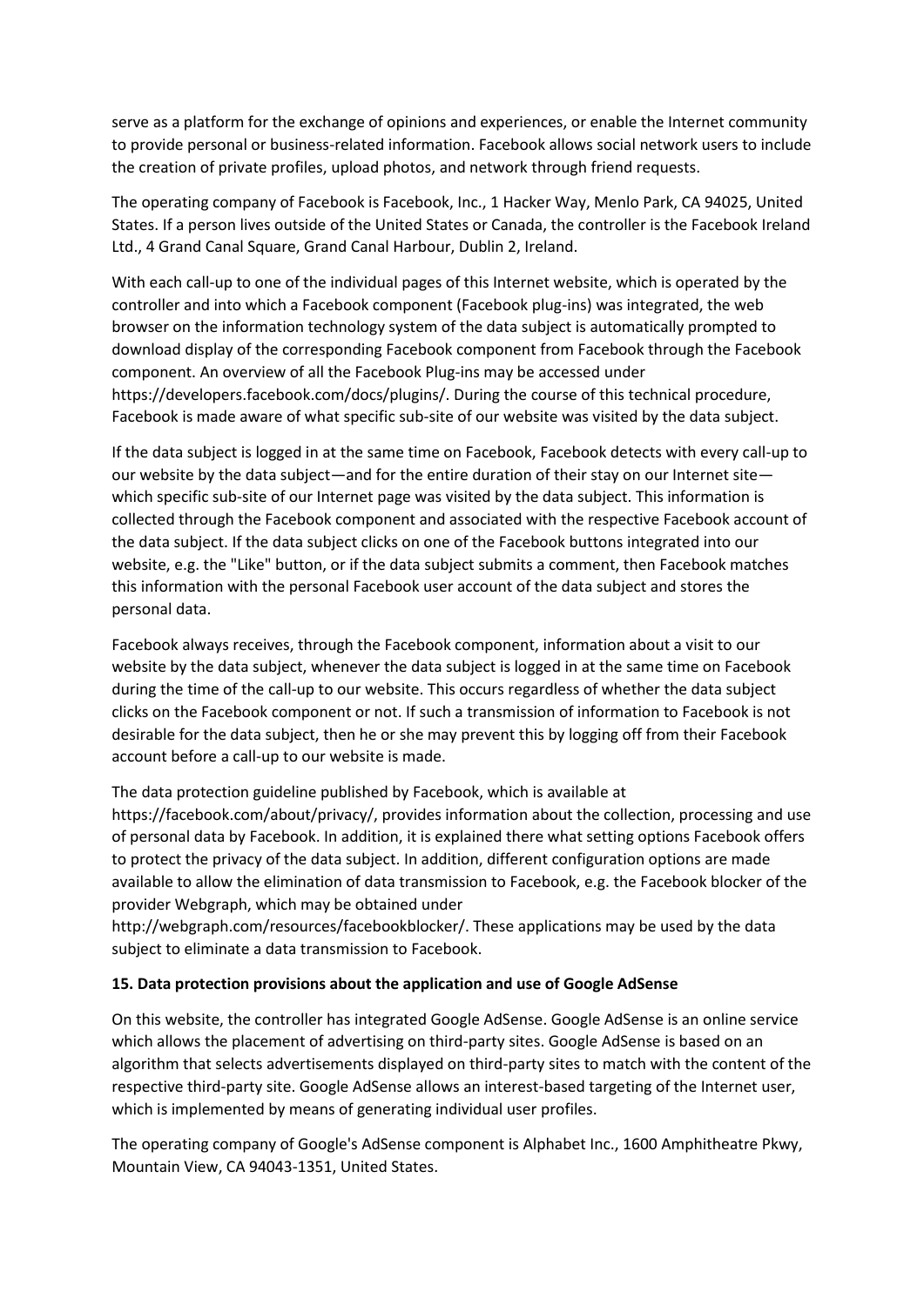The purpose of Google's AdSense component is the integration of advertisements on our website. Google AdSense places a cookie on the information technology system of the data subject. The definition of cookies is explained above. With the setting of the cookie, Alphabet Inc. is enabled to analyse the use of our website. With each call-up to one of the individual pages of this Internet site, which is operated by the controller and into which a Google AdSense component is integrated, the Internet browser on the information technology system of the data subject will automatically submit data through the Google AdSense component for the purpose of online advertising and the settlement of commissions to Alphabet Inc. During the course of this technical procedure, the enterprise Alphabet Inc. gains knowledge of personal data, such as the IP address of the data subject, which serves Alphabet Inc., inter alia, to understand the origin of visitors and clicks and subsequently create commission settlements.

The data subject may, as stated above, prevent the setting of cookies through our website at any time by means of a corresponding adjustment of the web browser used and thus permanently deny the setting of cookies. Such an adjustment to the Internet browser used would also prevent Alphabet Inc. from setting a cookie on the information technology system of the data subject. Additionally, cookies already in use by Alphabet Inc. may be deleted at any time via a web browser or other software programs.

Furthermore, Google AdSense also uses so-called tracking pixels. A tracking pixel is a miniature graphic that is embedded in web pages to enable a log file recording and a log file analysis through which a statistical analysis may be performed. Based on the embedded tracking pixels, Alphabet Inc. is able to determine if and when a website was opened by a data subject, and which links were clicked on by the data subject. Tracking pixels serve, inter alia, to analyse the flow of visitors on a website.

Through Google AdSense, personal data and information—which also includes the IP address, and is necessary for the collection and accounting of the displayed advertisements—is transmitted to Alphabet Inc. in the United States of America. These personal data will be stored and processed in the United States of America. The Alphabet Inc. may disclose the collected personal data through this technical procedure to third parties.

Google AdSense is further explained under the following link https://www.google.com/intl/en/adsense/start/.

# **16. Data protection provisions about the application and use of Google Analytics (with anonymisation function)**

On this website, the controller has integrated the component of Google Analytics (with the anonymiser function). Google Analytics is a web analytics service. Web analytics is the collection, gathering, and analysis of data about the behaviour of visitors to websites. A web analysis service collects, inter alia, data about the website from which a person has come (the so-called referrer), which sub-pages were visited, or how often and for what duration a sub-page was viewed. Web analytics are mainly used for the optimisation of a website and in order to carry out a cost-benefit analysis of Internet advertising.

The operator of the Google Analytics component is Google Inc., 1600 Amphitheatre Pkwy, Mountain View, CA 94043-1351, United States.

For the web analytics through Google Analytics the controller uses the application "\_gat. anonymizeIp". By means of this application the IP address of the Internet connection of the data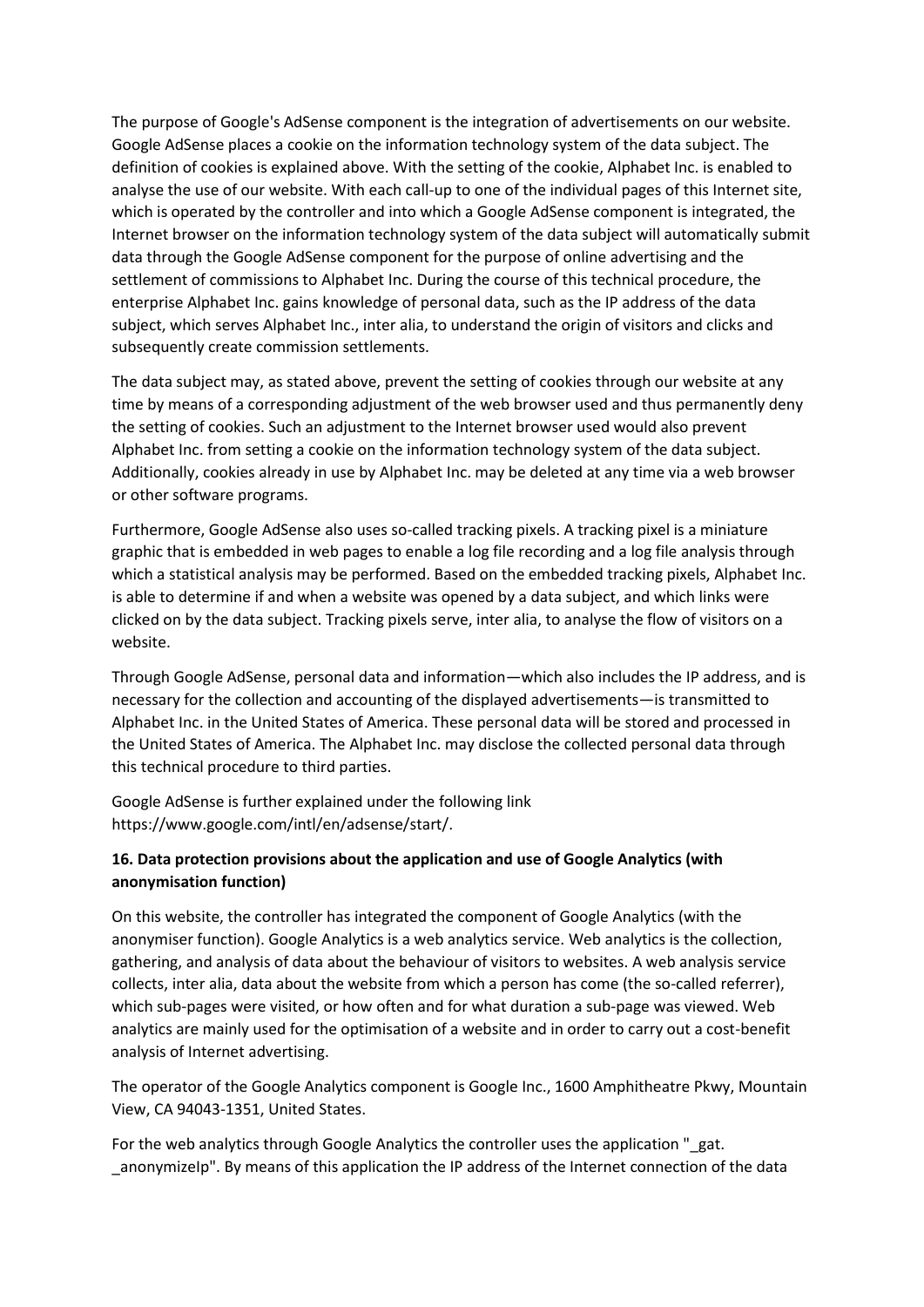subject is abridged by Google and anonymised when accessing our websites from a Member State of the European Union or another Contracting State to the Agreement on the European Economic Area.

The purpose of the Google Analytics component is to analyse the traffic on our website. Google uses the collected data and information, among other things, to evaluate the use of our website and to provide online reports, which show the activities on our websites, and to provide other services concerning the use of our Internet site for us.

Google Analytics places a cookie on the information technology system of the data subject. The definition of cookies is explained above. With the setting of the cookie, Google is enabled to analyse the use of our website. With each call-up to one of the individual pages of this Internet site, which is operated by the controller and into which a Google Analytics component was integrated, the Internet browser on the information technology system of the data subject will automatically submit data through the Google Analytics component for the purpose of online advertising and the settlement of commissions to Google. During the course of this technical procedure, the enterprise Google gains knowledge of personal information, such as the IP address of the data subject, which serves Google, inter alia, to understand the origin of visitors and clicks, and subsequently create commission settlements.

The cookie is used to store personal information, such as the access time, the location from which the access was made, and the frequency of visits of our website by the data subject. With each visit to our Internet site, such personal data, including the IP address of the Internet access used by the data subject, will be transmitted to Google in the United States of America. These personal data are stored by Google in the United States of America. Google may pass these personal data collected through the technical procedure to third parties.

The data subject may, as stated above, prevent the setting of cookies through our website at any time by means of a corresponding adjustment of the web browser used and thus permanently deny the setting of cookies. Such an adjustment to the Internet browser used would also prevent Google Analytics from setting a cookie on the information technology system of the data subject. In addition, cookies already in use by Google Analytics may be deleted at any time via a web browser or other software programs.

In addition, the data subject has the possibility of objecting to a collection of data that are generated by Google Analytics, which is related to the use of this website, as well as the processing of this data by Google and the chance to preclude any such. For this purpose, the data subject must download a browser add-on under the link https://tools.google.com/dlpage/gaoptout and install it. This browser add-on tells Google Analytics through a JavaScript that any data and information about the visits of Internet pages may not be transmitted to Google Analytics. The installation of the browser add-ons is considered an objection by Google. If the information technology system of the data subject is later deleted, formatted, or newly installed, then the data subject must reinstall the browser addons to disable Google Analytics. If the browser add-on was uninstalled by the data subject or any other person who is attributable to their sphere of competence or is disabled, it is possible to execute the reinstallation or reactivation of the browser add-ons.

Further information and the applicable data protection provisions of Google may be retrieved under https://www.google.com/intl/en/policies/privacy/ and under http://www.google.com/analytics/terms/us.html. Google Analytics is further explained under the following Link https://www.google.com/analytics/.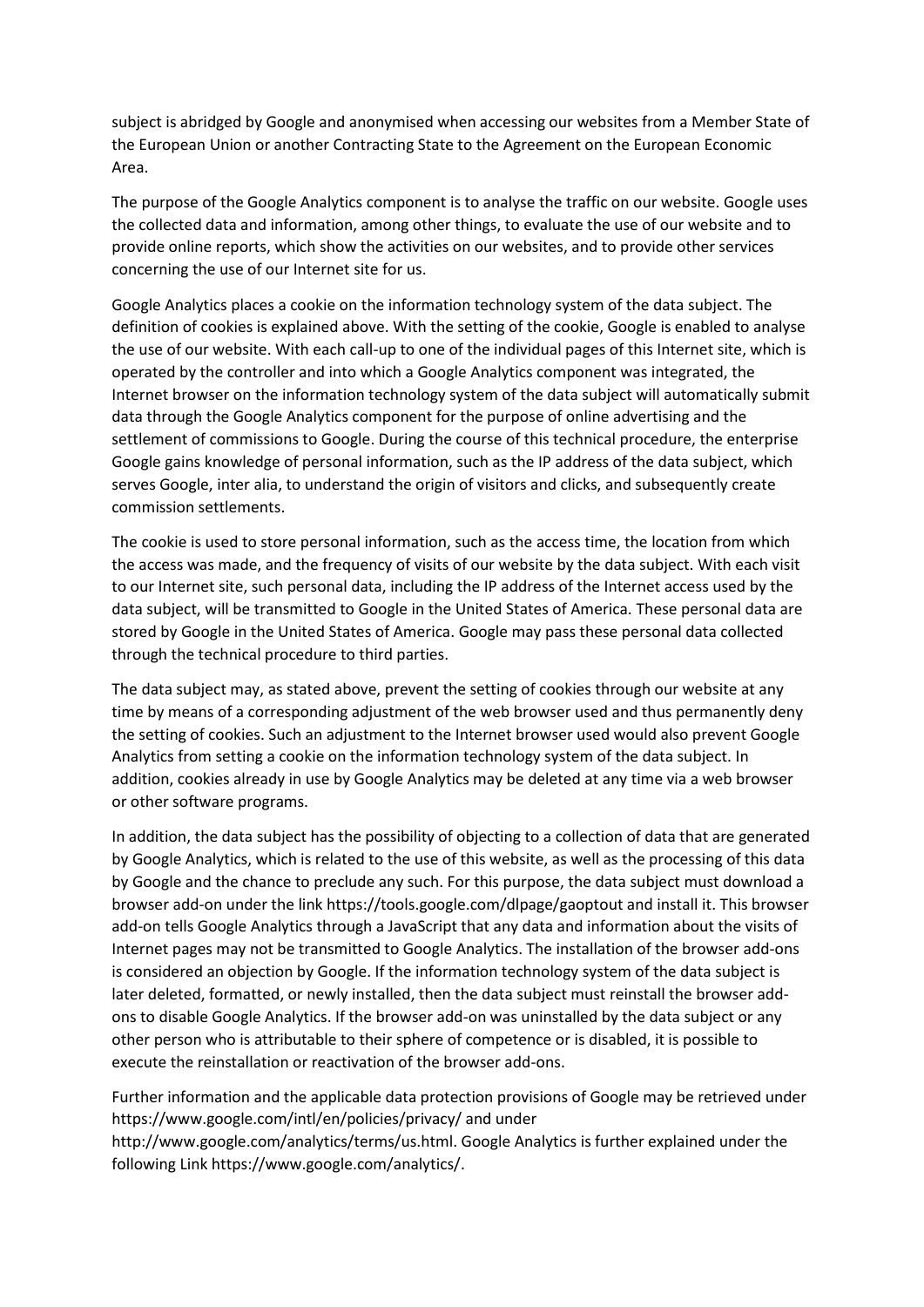### **17. Data protection provisions about the application and use of Google Remarketing**

On this website, the controller has integrated Google Remarketing services. Google Remarketing is a feature of Google AdWords, which allows an enterprise to display advertising to Internet users who have previously resided on the enterprise's Internet site. The integration of Google Remarketing, therefore, allows an enterprise to create user-based advertising and thus shows relevant advertisements to interested Internet users.

The operating company of the Google Remarketing services is the Google Inc., 1600 Amphitheatre Pkwy, Mountain View, CA 94043-1351, United States.

The purpose of Google Remarketing is the insertion of interest-relevant advertising. Google Remarketing allows us to display ads on the Google network or on other websites, which are based on individual needs and matched to the interests of Internet users.

Google Remarketing sets a cookie on the information technology system of the data subject. The definition of cookies is explained above. With the setting of the cookie, Google enables recognition of the visitor of our website if he calls up consecutive web pages, which are also a member of the Google advertising network. With each call-up to an Internet site on which the service has been integrated by Google Remarketing, the web browser of the data subject identifies automatically with Google. During this technical procedure, Google receives personal information, such as the IP address or the surfing behaviour of the user, which Google uses, among other things, for the insertion of interest relevant advertising.

The cookie is used to store personal information, e.g. the Internet pages visited by the data subject. Each time we visit our Internet pages, personal data, including the IP address of the Internet access used by the data subject, is transmitted to Google in the United States of America. These personal data are stored by Google in the United States of America. Google may pass these personal data collected through the technical procedure to third parties.

The data subject may, as stated above, prevent the setting of cookies through our website at any time by means of a corresponding adjustment of the web browser used and thus permanently deny the setting of cookies. Such an adjustment to the Internet browser used would also prevent Google from setting a cookie on the information technology system of the data subject. In addition, cookies already in use by Google may be deleted at any time via a web browser or other software programs.

In addition, the data subject has the possibility of objecting to the interest-based advertising by Google. For this purpose, the data subject must call up the link to www.google.de/settings/ads and make the desired settings on each Internet browser used by the data subject.

Further information and the actual data protection provisions of Google may be retrieved under https://www.google.com/intl/en/policies/privacy/.

#### **18. Data protection provisions about the application and use of Google+**

On this website, the controller has integrated the Google+ button as a component. Google+ is a socalled social network. A social network is a social meeting place on the Internet, an online community, which usually allows users to communicate with each other and interact in a virtual space. A social network may serve as a platform for the exchange of opinions and experiences, or enable the Internet community to provide personal or business-related information. Google+ allows users of the social network to include the creation of private profiles, upload photos and network through friend requests.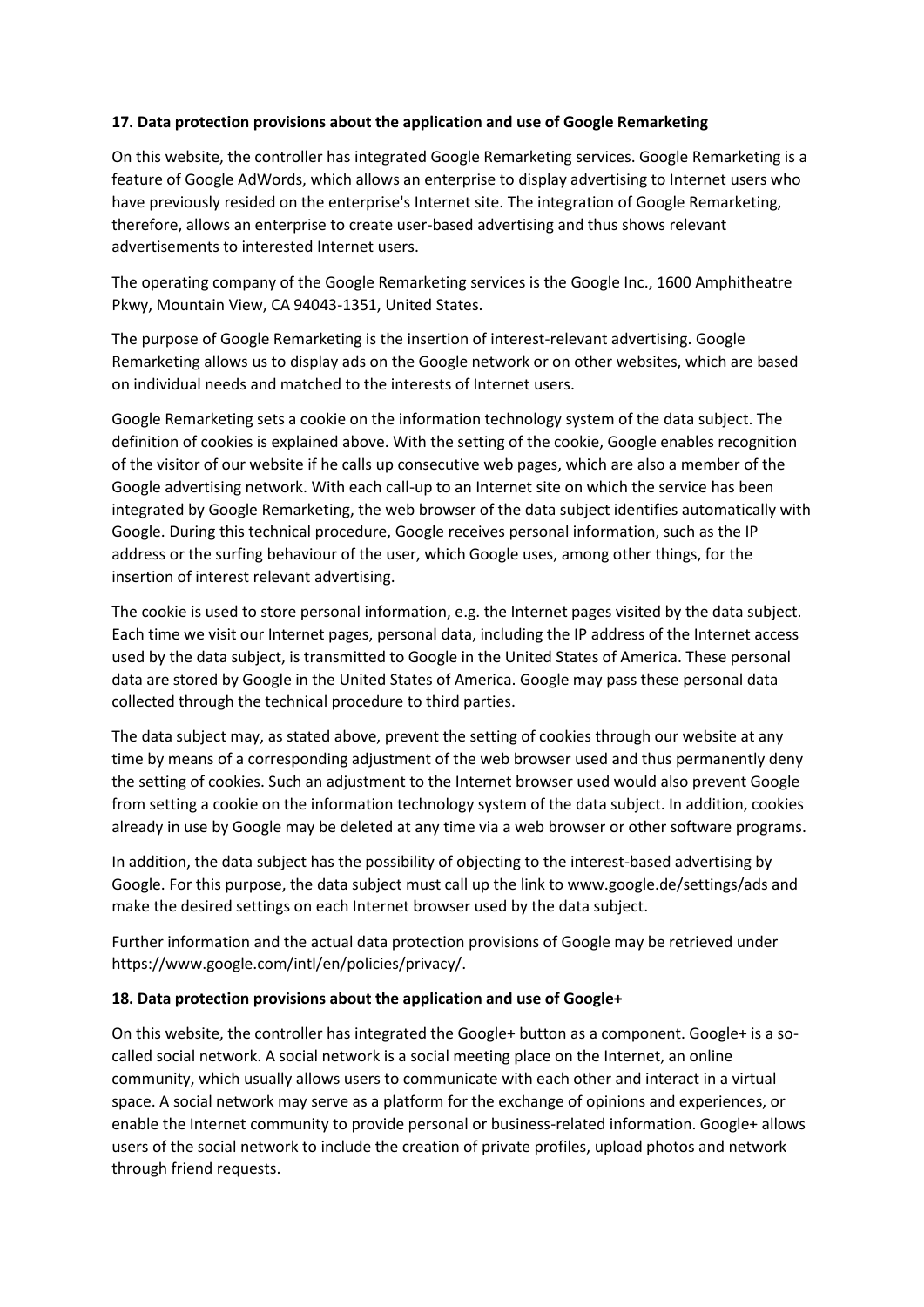The operating company of Google+ is Google Inc., 1600 Amphitheatre Pkwy, Mountain View, CA 94043-1351, UNITED STATES.

With each call-up to one of the individual pages of this website, which is operated by the controller and on which a Google+ button has been integrated, the Internet browser on the information technology system of the data subject automatically downloads a display of the corresponding Google+ button of Google through the respective Google+ button component. During the course of this technical procedure, Google is made aware of what specific sub-page of our website was visited by the data subject. More detailed information about Google+ is available under https://developers.google.com/+/.

If the data subject is logged in at the same time to Google+, Google recognises with each call-up to our website by the data subject and for the entire duration of his or her stay on our Internet site, which specific sub-pages of our Internet page were visited by the data subject. This information is collected through the Google+ button and Google matches this with the respective Google+ account associated with the data subject.

If the data subject clicks on the Google+ button integrated on our website and thus gives a Google+ 1 recommendation, then Google assigns this information to the personal Google+ user account of the data subject and stores the personal data. Google stores the Google+ 1 recommendation of the data subject, making it publicly available in accordance with the terms and conditions accepted by the data subject in this regard. Subsequently, a Google+ 1 recommendation given by the data subject on this website together with other personal data, such as the Google+ account name used by the data subject and the stored photo, is stored and processed on other Google services, such as search-engine results of the Google search engine, the Google account of the data subject or in other places, e.g. on Internet pages, or in relation to advertisements. Google is also able to link the visit to this website with other personal data stored on Google. Google further records this personal information with the purpose of improving or optimising the various Google services.

Through the Google+ button, Google receives information that the data subject visited our website if the data subject at the time of the call-up to our website is logged in to Google+. This occurs regardless of whether the data subject clicks or doesn't click on the Google+ button.

If the data subject does not wish to transmit personal data to Google, he or she may prevent such transmission by logging out of his Google+ account before calling up our website.

Further information and the data protection provisions of Google may be retrieved under https://www.google.com/intl/en/policies/privacy/. More references from Google about the Google+ 1 button may be obtained under https://developers.google.com/+/web/buttons-policy.

#### **19. Data protection provisions about the application and use of Google-AdWords**

On this website, the controller has integrated Google AdWords. Google AdWords is a service for Internet advertising that allows the advertiser to place ads in Google search engine results and the Google advertising network. Google AdWords allows an advertiser to pre-define specific keywords with the help of which an ad on Google's search results only then displayed, when the user utilises the search engine to retrieve a keyword-relevant search result. In the Google Advertising Network, the ads are distributed on relevant web pages using an automatic algorithm, taking into account the previously defined keywords.

The operating company of Google AdWords is Google Inc., 1600 Amphitheatre Pkwy, Mountain View, CA 94043-1351, UNITED STATES.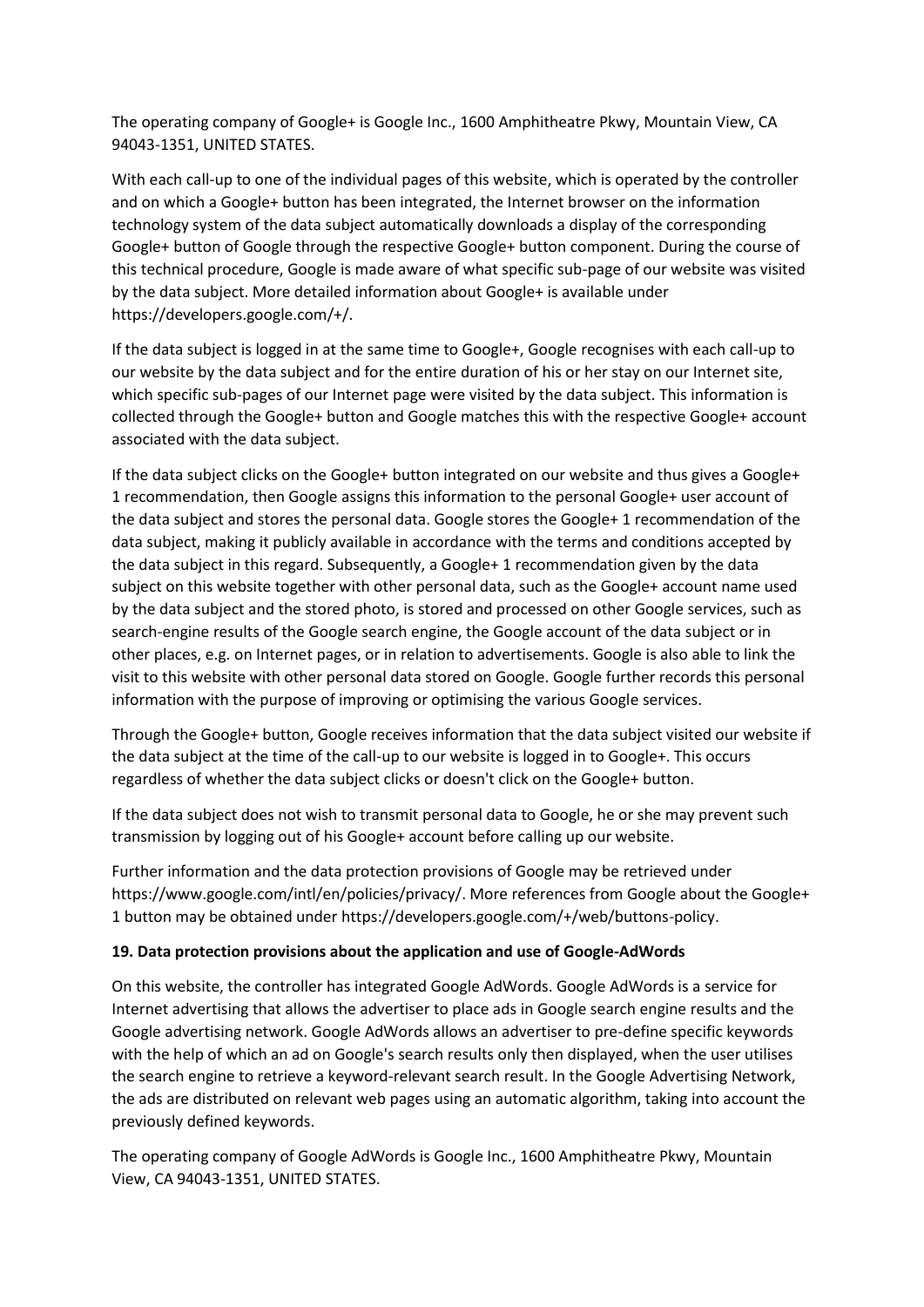The purpose of Google AdWords is the promotion of our website by the inclusion of relevant advertising on the websites of third parties and in the search engine results of the search engine Google and insertion of third-party advertising on our website.

If a data subject reaches our website via a Google ad, a conversion cookie is filed on the information technology system of the data subject through Google. The definition of cookies is explained above. A conversion cookie loses its validity after 30 days and is not used to identify the data subject. If the cookie has not expired, the conversion cookie is used to check whether certain sub-pages, e.g. the shopping cart from an online shop system, were called up on our website. Through the conversion cookie, both Google and the controller can understand whether a person who reached an AdWords ad on our website generated sales, that is, executed or cancelled a sale of goods.

The data and information collected through the use of the conversion cookie is used by Google to create visit statistics for our website. These visit statistics are used in order to determine the total number of users who have been served through AdWords ads to ascertain the success or failure of each AdWords ad and to optimise our AdWords ads in the future. Neither our company nor other Google AdWords advertisers receive information from Google that could identify the data subject.

The conversion cookie stores personal information, e.g. the Internet pages visited by the data subject. Each time we visit our Internet pages, personal data, including the IP address of the Internet access used by the data subject, is transmitted to Google in the United States of America. These personal data are stored by Google in the United States of America. Google may pass these personal data collected through the technical procedure to third parties.

The data subject may, at any time, prevent the setting of cookies by our website, as stated above, by means of a corresponding setting of the Internet browser used and thus permanently deny the setting of cookies. Such a setting of the Internet browser used would also prevent Google from placing a conversion cookie on the information technology system of the data subject. In addition, a cookie set by Google AdWords may be deleted at any time via the Internet browser or other software programs.

The data subject has a possibility of objecting to the interest-based advertisement of Google. Therefore, the data subject must access from each of the browsers in use the link www.google.de/settings/ads and set the desired settings.

Further information and the applicable data protection provisions of Google may be retrieved under https://www.google.com/intl/en/policies/privacy/.

#### **20. Data protection provisions about the application and use of Instagram**

On this website, the controller has integrated components of the service Instagram. Instagram is a service that may be qualified as an audio-visual platform, which allows users to share photos and videos, as well as disseminate such data in other social networks.

The operating company of the services offered by Instagram is Instagram LLC, 1 Hacker Way, Building 14 First Floor, Menlo Park, CA, UNITED STATES.

With each call-up to one of the individual pages of this Internet site, which is operated by the controller and on which an Instagram component (Instagram button) was integrated, the Internet browser on the information technology system of the data subject is automatically prompted to the download of a display of the corresponding Instagram component of Instagram. During the course of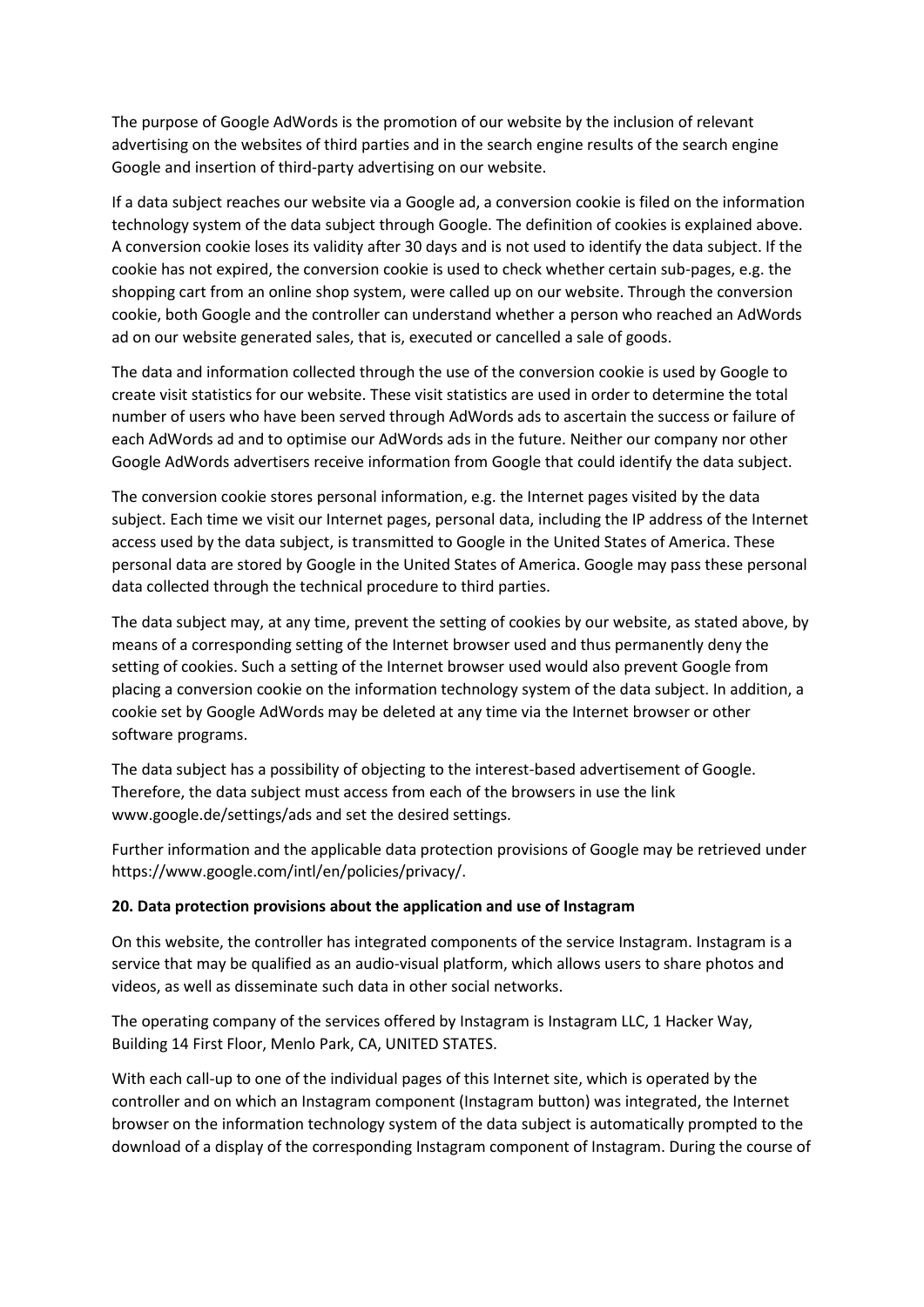this technical procedure, Instagram becomes aware of what specific sub-page of our website was visited by the data subject.

If the data subject is logged in at the same time on Instagram, Instagram detects with every call-up to our website by the data subject—and for the entire duration of their stay on our Internet site which specific sub-page of our Internet page was visited by the data subject. This information is collected through the Instagram component and is associated with the respective Instagram account of the data subject. If the data subject clicks on one of the Instagram buttons integrated on our website, then Instagram matches this information with the personal Instagram user account of the data subject and stores the personal data.

Instagram receives information via the Instagram component that the data subject has visited our website provided that the data subject is logged in at Instagram at the time of the call to our website. This occurs regardless of whether the person clicks on the Instagram button or not. If such transmission of information to Instagram is not desirable for the data subject, then he or she can prevent this by logging off from their Instagram account before a call-up to our website is made.

Further information and the applicable data protection provisions of Instagram may be retrieved under https://help.instagram.com/155833707900388 and https://www.instagram.com/about/legal/privacy/.

# **21. Data protection provisions about the application and use of Jetpack for WordPress**

On this website, the controller has integrated Jetpack. Jetpack is a WordPress plug-in, which provides additional features to the operator of a website based on WordPress. Jetpack allows the Internet site operator, among others, an overview of the visitors of the site. By displaying related posts and publications, or the ability to share content on the page, it is also possible to increase visitor numbers. In addition, security features are integrated into Jetpack, so a Jetpack-using site is better protected against brute-force attacks. Jetpack also optimises and accelerates the loading of images on the website.

The operating company of Jetpack Plug-Ins for WordPress is the Automattic Inc., 132 Hawthorne Street, San Francisco, CA 94107, UNITED STATES. The operating enterprise uses the tracking technology created by Quantcast Inc., 201 Third Street, San Francisco, CA 94103, UNITED STATES.

Jetpack sets a cookie on the information technology system used by the data subject. The definition of cookies is explained above. With each call-up to one of the individual pages of this Internet site, which is operated by the controller and on which a Jetpack component was integrated, the Internet browser on the information technology system of the data subject is automatically prompted to submit data through the Jetpack component for analysis purposes to Automattic. During this technical procedure, Automattic receives data that is used to create an overview of website visits. The data obtained in this way serves the analysis of the behaviour of the data subject, which has access to the Internet page of the controller and is analysed with the aim of optimising the website. The data collected through the Jetpack component is not used to identify the data subject without a prior obtaining of a separate express consent of the data subject. The data comes also to the notice of Quantcast. Quantcast uses the data for the same purposes as Automattic.

The data subject can, as stated above, prevent the setting of cookies through our website at any time by means of a corresponding adjustment of the web browser used and thus permanently deny the setting of cookies. Such an adjustment to the Internet browser used would also prevent Automattic/Quantcast from setting a cookie on the information technology system of the data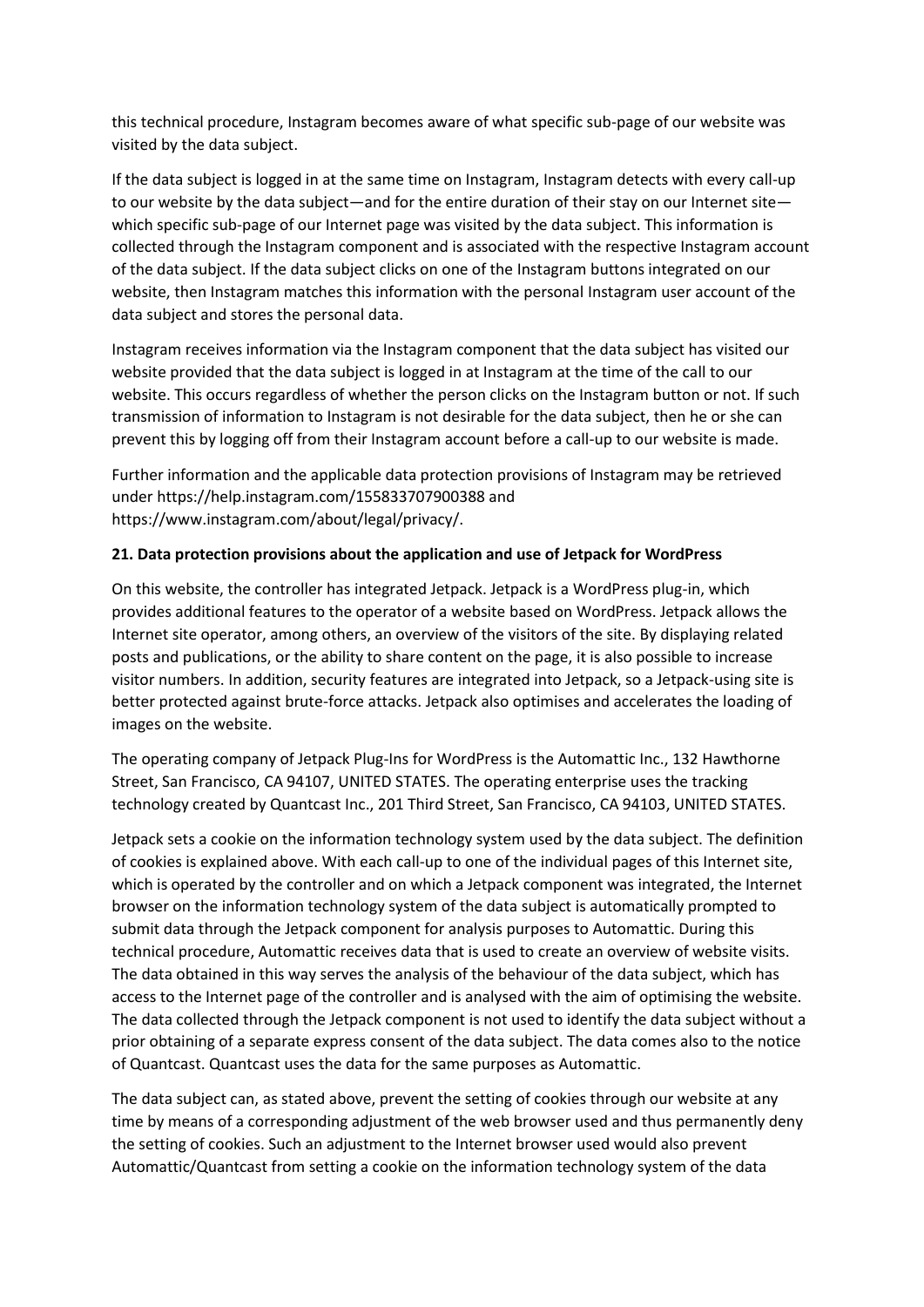subject. In addition, cookies already in use by Automattic/Quantcast may be deleted at any time via a web browser or other software programs.

In addition, the data subject has the possibility of objecting to a collection of data relating to a use of this Internet site that is generated by the Jetpack cookie, as well as the processing of these data packets by Automattic/Quantcast and the chance to preclude any such. For this purpose, the data subject must press the 'opt-out' button under the link https://www.quantcast.com/opt-out/ which sets an opt-out cookie. The opt-out cookie set with this purpose is placed on the information technology system used by the data subject. If the cookies are deleted on the system of the data subject, then the data subject must call up the link again and set a new opt-out cookie.

With the setting of the opt-out cookie, however, the possibility exists that the websites of the controller are not fully usable anymore by the data subject.

The applicable data protection provisions of Automattic may be accessed under https://automattic.com/privacy/. The applicable data protection provisions of Quantcast can be accessed under https://www.quantcast.com/privacy/.

### **22. Data protection provisions about the application and use of LinkedIn**

The controller has integrated components of the LinkedIn Corporation on this website. LinkedIn is a web-based social network that enables users with existing business contacts to connect and to make new business contacts. Over 400 million registered people in more than 200 countries use LinkedIn. Thus, LinkedIn is currently the largest platform for business contacts and one of the most visited websites in the world.

The operating company of LinkedIn is LinkedIn Corporation, 2029 Stierlin Court Mountain View, CA 94043, UNITED STATES. For privacy matters outside of the UNITED STATES LinkedIn Ireland, Privacy Policy Issues, Wilton Plaza, Wilton Place, Dublin 2, Ireland, is responsible.

With each call-up to one of the individual pages of this Internet site, which is operated by the controller and on which a LinkedIn component (LinkedIn plug-in) was integrated, the Internet browser on the information technology system of the data subject is automatically prompted to the download of a display of the corresponding LinkedIn component of LinkedIn. Further information about the LinkedIn plug-in may be accessed under https://developer.linkedin.com/plugins. During this technical procedure, LinkedIn gains knowledge of what specific sub-page of our website was visited by the data subject.

If the data subject is logged in at the same time on LinkedIn, LinkedIn detects with every call-up to our website by the data subject—and for the entire duration of their stay on our Internet site which specific sub-page of our Internet page was visited by the data subject. This information is collected through the LinkedIn component and associated with the respective LinkedIn account of the data subject. If the data subject clicks on one of the LinkedIn buttons integrated on our website, then LinkedIn assigns this information to the personal LinkedIn user account of the data subject and stores the personal data.

LinkedIn receives information via the LinkedIn component that the data subject has visited our website, provided that the data subject is logged in to LinkedIn at the time of the call-up to our website. This occurs regardless of whether the person clicks on the LinkedIn button or not. If such a transmission of information to LinkedIn is not desirable for the data subject, then he or she may prevent this by logging off from their LinkedIn account before a call-up to our website is made.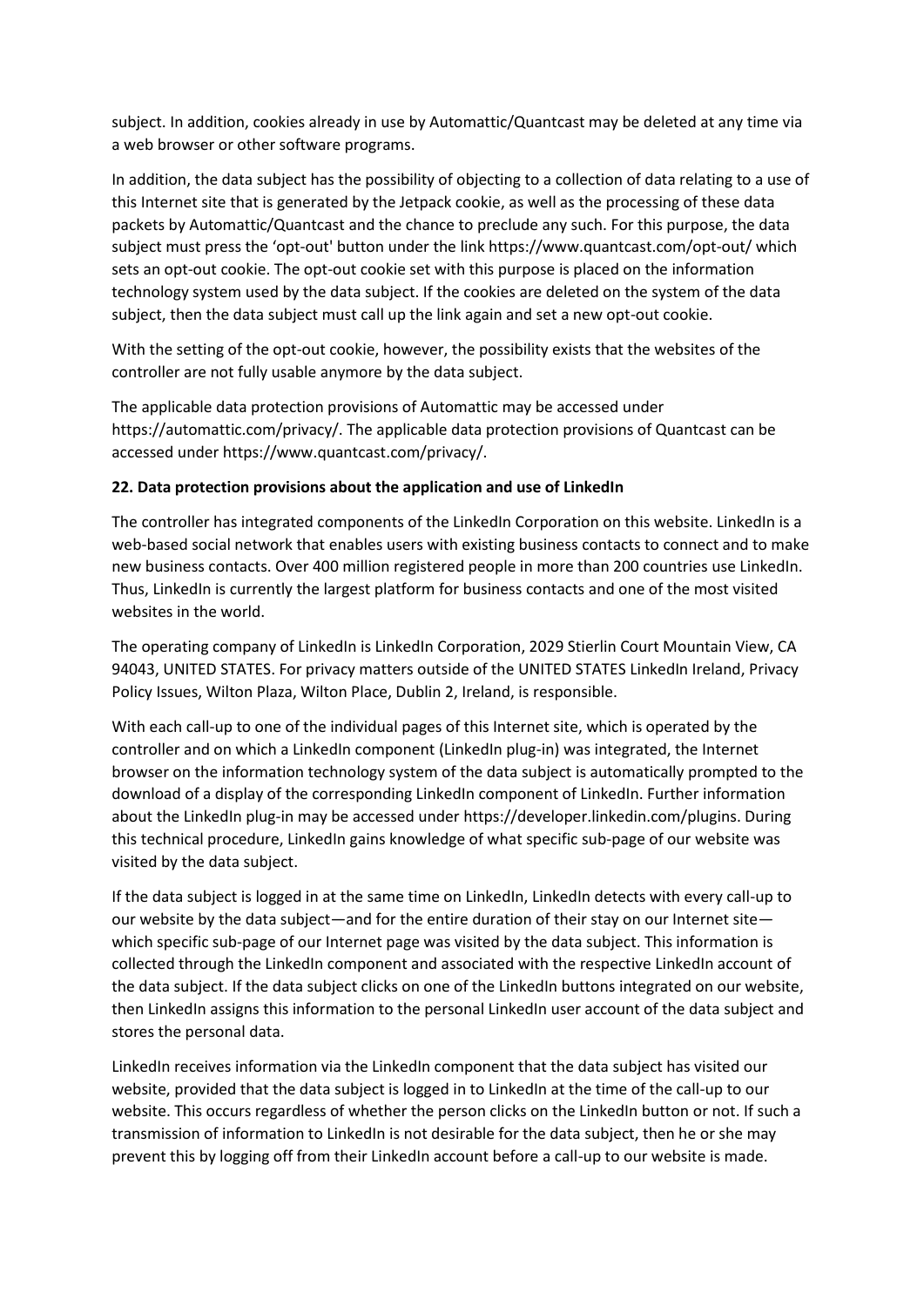LinkedIn provides under https://www.linkedin.com/psettings/guest-controls the possibility to unsubscribe from e-mail messages, SMS messages and targeted ads, as well as the ability to manage ad settings. LinkedIn also uses affiliates such as Eire, Google Analytics, BlueKai, DoubleClick, Nielsen, Comscore, Eloqua, and Lotame. The setting of such cookies may be denied under https://www.linkedin.com/legal/cookie-policy. The applicable privacy policy for LinkedIn is available under https://www.linkedin.com/legal/privacy-policy. The LinkedIn Cookie Policy is available under https://www.linkedin.com/legal/cookie-policy.

### **23. Data protection provisions about the application and use of Twitter**

On this website, the controller has integrated components of Twitter. Twitter is a multilingual, publicly-accessible microblogging service on which users may publish and spread so-called 'tweets,' e.g. short messages, which are limited to 140 characters. These short messages are available for everyone, including those who are not logged on to Twitter. The tweets are also displayed to socalled followers of the respective user. Followers are other Twitter users who follow a user's tweets. Furthermore, Twitter allows you to address a wide audience via hashtags, links or retweets.

The operating company of Twitter is Twitter, Inc., 1355 Market Street, Suite 900, San Francisco, CA 94103, UNITED STATES.

With each call-up to one of the individual pages of this Internet site, which is operated by the controller and on which a Twitter component (Twitter button) was integrated, the Internet browser on the information technology system of the data subject is automatically prompted to download a display of the corresponding Twitter component of Twitter. Further information about the Twitter buttons is available under https://about.twitter.com/de/resources/buttons. During this technical procedure, Twitter gains knowledge of what specific sub-page of our website was visited by the data subject. The purpose of the integration of the Twitter component is a retransmission of the contents of this website to allow our users to introduce this web page to the digital world and increase our visitor numbers.

If the data subject is logged in at the same time on Twitter, Twitter detects with every call-up to our website by the data subject and for the entire duration of their stay on our Internet site which specific sub-page of our Internet page was visited by the data subject. This information is collected through the Twitter component and associated with the respective Twitter account of the data subject. If the data subject clicks on one of the Twitter buttons integrated on our website, then Twitter assigns this information to the personal Twitter user account of the data subject and stores the personal data.

Twitter receives information via the Twitter component that the data subject has visited our website, provided that the data subject is logged in on Twitter at the time of the call-up to our website. This occurs regardless of whether the person clicks on the Twitter component or not. If such a transmission of information to Twitter is not desirable for the data subject, then he or she may prevent this by logging off from their Twitter account before a call-up to our website is made.

The applicable data protection provisions of Twitter may be accessed under https://twitter.com/privacy?lang=en.

#### **24. Data protection provisions about the application and use of YouTube**

On this website, the controller has integrated components of YouTube. YouTube is an Internet video portal that enables video publishers to set video clips and other users free of charge, which also provides free viewing, review and commenting on them. YouTube allows you to publish all kinds of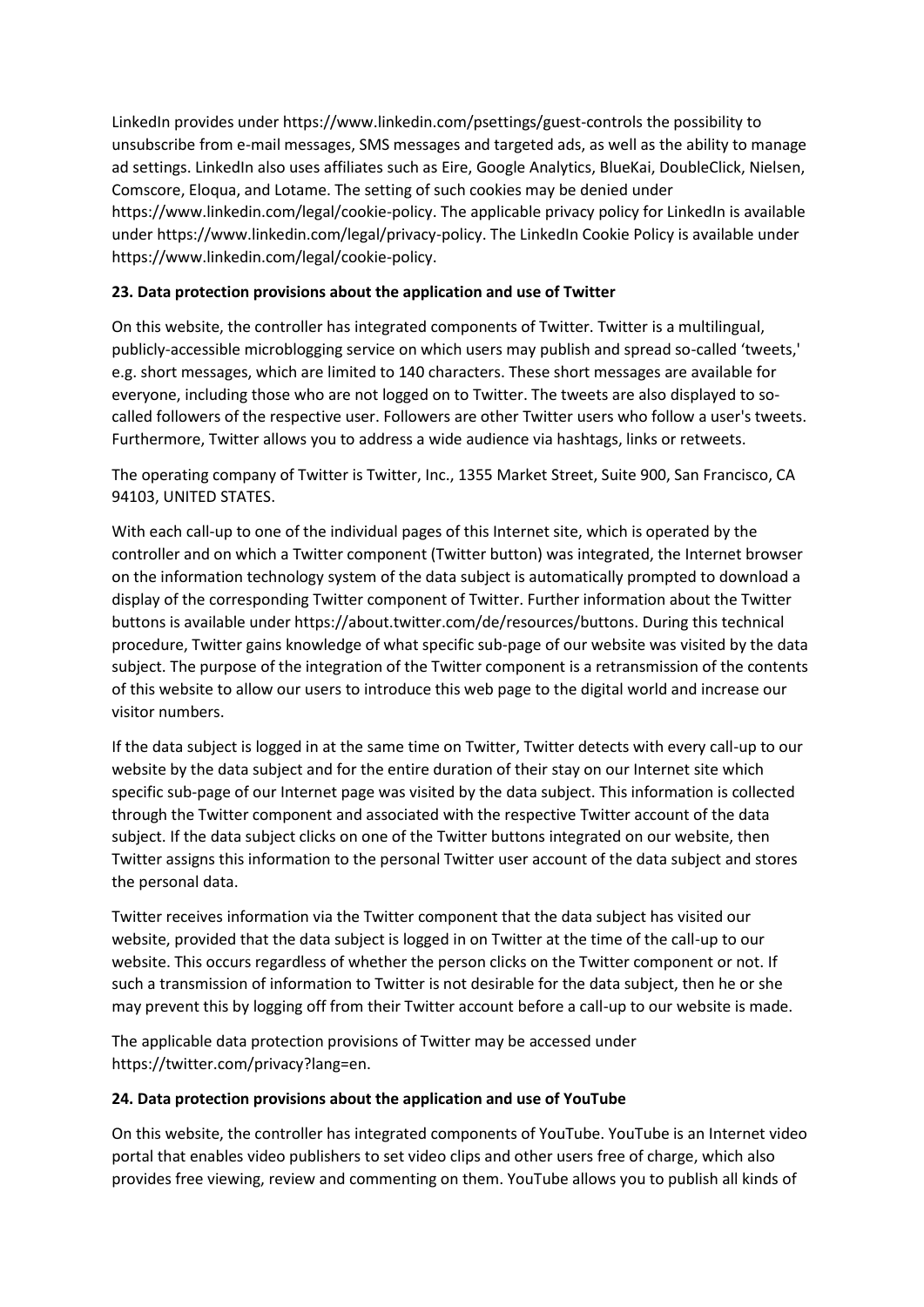videos so that you can access both full movies and TV broadcasts, as well as music videos, trailers, and videos made by users via the Internet portal.

The operating company of YouTube is YouTube, LLC, 901 Cherry Ave., San Bruno, CA 94066, UNITED STATES. The YouTube, LLC is a subsidiary of Google Inc., 1600 Amphitheatre Pkwy, Mountain View, CA 94043-1351, UNITED STATES.

With each call-up to one of the individual pages of this Internet site, which is operated by the controller and on which a YouTube component (YouTube video) was integrated, the Internet browser on the information technology system of the data subject is automatically prompted to download a display of the corresponding YouTube component. Further information about YouTube may be obtained under https://www.youtube.com/yt/about/en/. During this technical procedure, YouTube and Google gain knowledge of what specific sub-page of our website was visited by the data subject.

If the data subject is logged in on YouTube, YouTube recognizes with each call-up to a sub-page that contains a YouTube video, which specific sub-page of our Internet site was visited by the data subject. This information is collected by YouTube and Google and assigned to the respective YouTube account of the data subject.

YouTube and Google will receive information through the YouTube component that the data subject has visited our website if the data subject at the time of the call to our website is logged in on YouTube; this occurs regardless of whether the person clicks on a YouTube video or not. If such a transmission of this information to YouTube and Google is not desirable for the data subject, the delivery may be prevented if the data subject logs off from their own YouTube account before a callup to our website is made.

# YouTube's data protection provisions, available at

https://www.google.com/intl/en/policies/privacy/, provide information about the collection, processing and use of personal data by YouTube and Google.

# **25. Data protection provisions about the application and use of DoubleClick**

On this website, the controller has integrated components of DoubleClick by Google. DoubleClick is a trademark of Google, under which predominantly special online marketing solutions are marketed to advertising agencies and publishers.

The operating company of DoubleClick by Google is Google Inc., 1600 Amphitheatre Pkwy, Mountain View, CA 94043-1351, UNITED STATES.

DoubleClick by Google transmits data to the DoubleClick server with each impression, clicks, or other activity. Each of these data transfers triggers a cookie request to the data subject's browser. If the browser accepts this request, DoubleClick uses a cookie on the information technology system of the data subject. The definition of cookies is explained above. The purpose of the cookie is the optimisation and display of advertising. The cookie is used, among other things, to display and place user-relevant advertising as well as to create or improve reports on advertising campaigns. Furthermore, the cookie serves to avoid multiple displays of the same advertisement.

DoubleClick uses a cookie ID that is required to execute the technical process. For example, the cookie ID is required to display an advertisement in a browser. DoubleClick may also use the Cookie ID to record which advertisements have already been displayed in a browser to avoid duplications. It is also possible for DoubleClick to track conversions through the cookie ID. For instance, conversions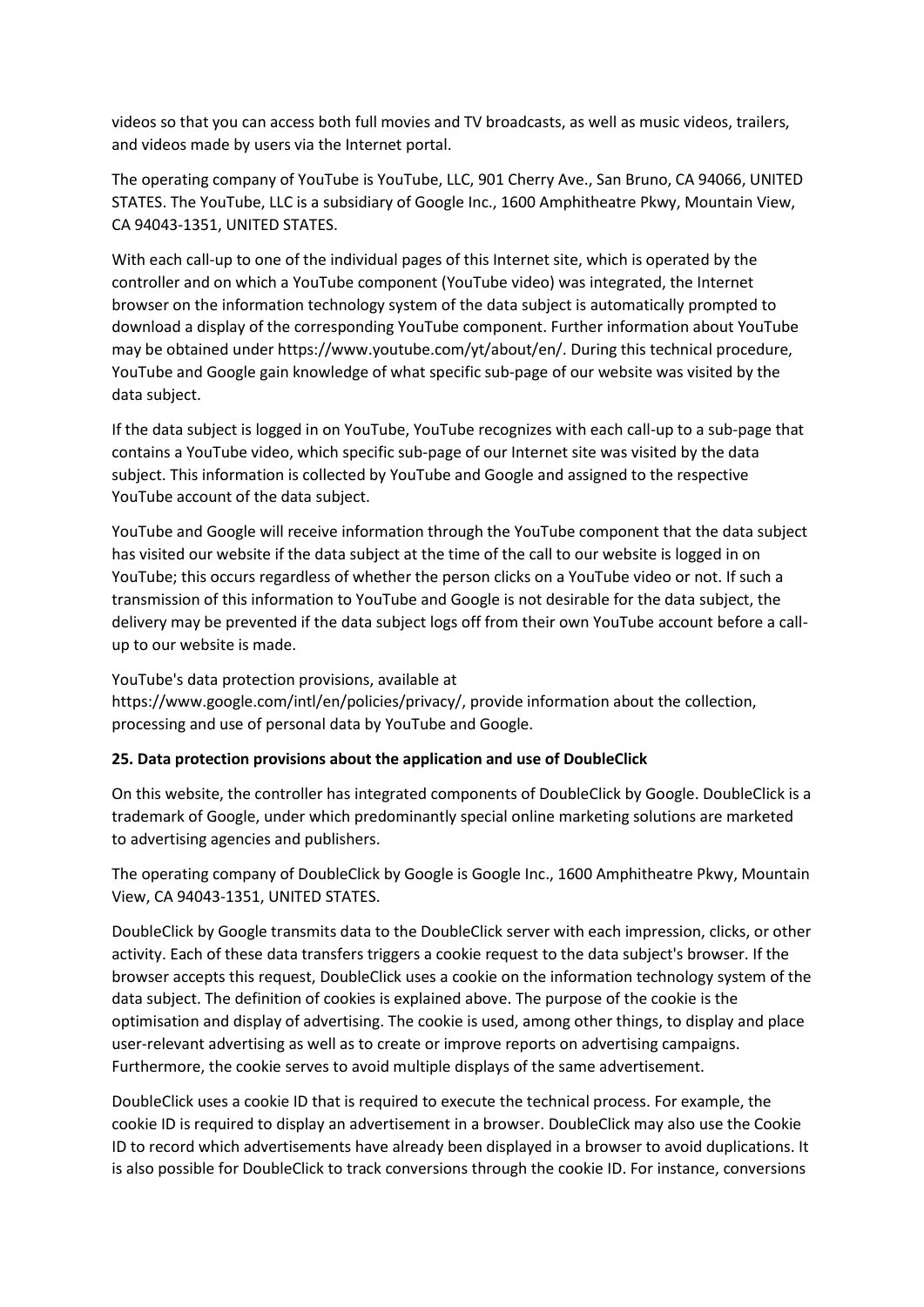are captured, when a user has previously been shown a DoubleClick advertising ad, and he or she subsequently makes a purchase on the advertiser's website using the same Internet browser.

A cookie from DoubleClick does not contain any personal data. However, a DoubleClick cookie may contain additional campaign IDs. A campaign ID is used to identify campaigns that the user has already been in contact with.

With each call-up to one of the individual pages of this website, which is operated by the controller and on which a DoubleClick component was integrated, the Internet browser on the information technology system of the data subject is automatically prompted by the respective DoubleClick component to send data for the purpose of online advertising and billing of commissions to Google. During this technical procedure, Google gains knowledge of any data that Google may use to create commission calculations. Google may, among other things, understand that the data subject has clicked on certain links on our website.

The data subject may, as stated above, prevent the setting of cookies through our website at any time by means of a corresponding adjustment of the web browser used and thus permanently deny the setting of cookies. Such an adjustment to the Internet browser used would also prevent Google from setting a cookie on the information technology system of the data subject. In addition, cookies already in use by Google may be deleted at any time via a web browser or other software programs.

Further information and the applicable data protection provisions of DoubleClick may be retrieved under DoubleClick by Google https://www.google.com/intl/en/policies/.

#### **26. Payment Method: Data protection provisions about the use of PayPal as a payment processor**

On this website, the controller has integrated components of PayPal. PayPal is an online payment service provider. Payments are processed via so-called PayPal accounts, which represent virtual private or business accounts. PayPal is also able to process virtual payments through credit cards when a user does not have a PayPal account. A PayPal account is managed via an e-mail address, which is why there are no classic account numbers. PayPal makes it possible to trigger online payments to third parties or to receive payments. PayPal also accepts trustee functions and offers buyer protection services.

The European operating company of PayPal is PayPal (Europe) S.à.r.l. & Cie. S.C.A., 22-24 Boulevard Royal, 2449 Luxembourg, Luxembourg.

If the data subject chooses "PayPal" as the payment option in the online shop during the ordering process, we automatically transmit the data of the data subject to PayPal. By selecting this payment option, the data subject agrees to the transfer of personal data required for payment processing.

The personal data transmitted to PayPal is usually first name, last name, address, email address, IP address, telephone number, mobile phone number, or other data necessary for payment processing. The processing of the purchase contract also requires such personal data, which are in connection with the respective order.

The transmission of the data is aimed at payment processing and fraud prevention. The controller will transfer personal data to PayPal, in particular, if a legitimate interest in the transmission is given. The personal data exchanged between PayPal and the controller for the processing of the data will be transmitted by PayPal to economic credit agencies. This transmission is intended for identity and creditworthiness checks.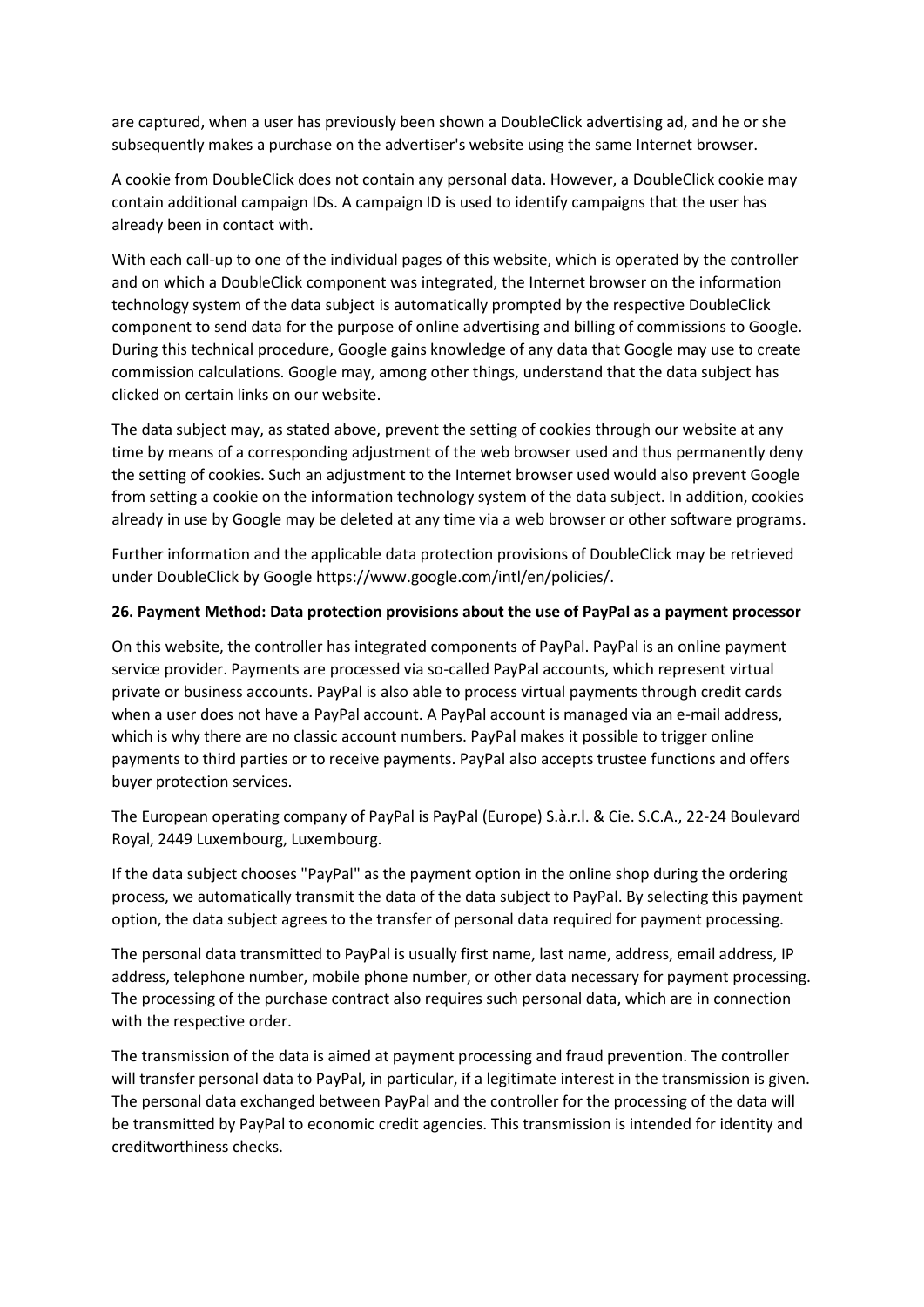PayPal will, if necessary, pass on personal data to affiliates and service providers or subcontractors to the extent that this is necessary to fulfil contractual obligations or for data to be processed in the order.

The data subject has the possibility to revoke consent for the handling of personal data at any time from PayPal. A revocation shall not have any effect on personal data which must be processed, used or transmitted in accordance with (contractual) payment processing.

The applicable data protection provisions of PayPal may be retrieved under https://www.paypal.com/us/webapps/mpp/ua/privacy-full.

# **27. Legal basis for the processing**

Art. 6(1) lit. a GDPR serves as the legal basis for processing operations for which we obtain consent for a specific processing purpose. If the processing of personal data is necessary for the performance of a contract to which the data subject is party, as is the case, for example, when processing operations are necessary for the supply of goods or to provide any other service, the processing is based on Article 6(1) lit. b GDPR. The same applies to such processing operations which are necessary for carrying out pre-contractual measures, for example in the case of inquiries concerning our products or services. Is our company subject to a legal obligation by which processing of personal data is required, such as for the fulfilment of tax obligations, the processing is based on Art. 6(1) lit. c GDPR. In rare cases, the processing of personal data may be necessary to protect the vital interests of the data subject or another natural person. This would be the case, for example, if a visitor were injured in our company and his name, age, health insurance data or other vital information would have to be passed on to a doctor, hospital or other third parties. Then the processing would be based on Art. 6(1) lit. d GDPR. Finally, processing operations could be based on Article 6(1) lit. f GDPR. This legal basis is used for processing operations which are not covered by any of the abovementioned legal grounds, if processing is necessary for the purposes of the legitimate interests pursued by our company or by a third party, except where such interests are overridden by the interests or fundamental rights and freedoms of the data subject which require protection of personal data. Such processing operations are particularly permissible because they have been specifically mentioned by the European legislator. He considered that a legitimate interest could be assumed if the data subject is a client of the controller (Recital 47 Sentence 2 GDPR).

# **28. The legitimate interests pursued by the controller or by a third party**

Where the processing of personal data is based on Article 6(1) lit. f GDPR our legitimate interest is to carry out our business in favour of the well-being of all our employees and the shareholders.

# **29. Period for which the personal data will be stored**

The criteria used to determine the period of storage of personal data is the respective statutory retention period. After expiration of that period, the corresponding data is routinely deleted, as long as it is no longer necessary for the fulfilment of the contract or the initiation of a contract.

# **30. Provision of personal data as statutory or contractual requirement; Requirement necessary to enter into a contract; Obligation of the data subject to provide the personal data; possible consequences of failure to provide such data**

We clarify that the provision of personal data is partly required by law (e.g. tax regulations) or can also result from contractual provisions (e.g. information on the contractual partner). Sometimes it